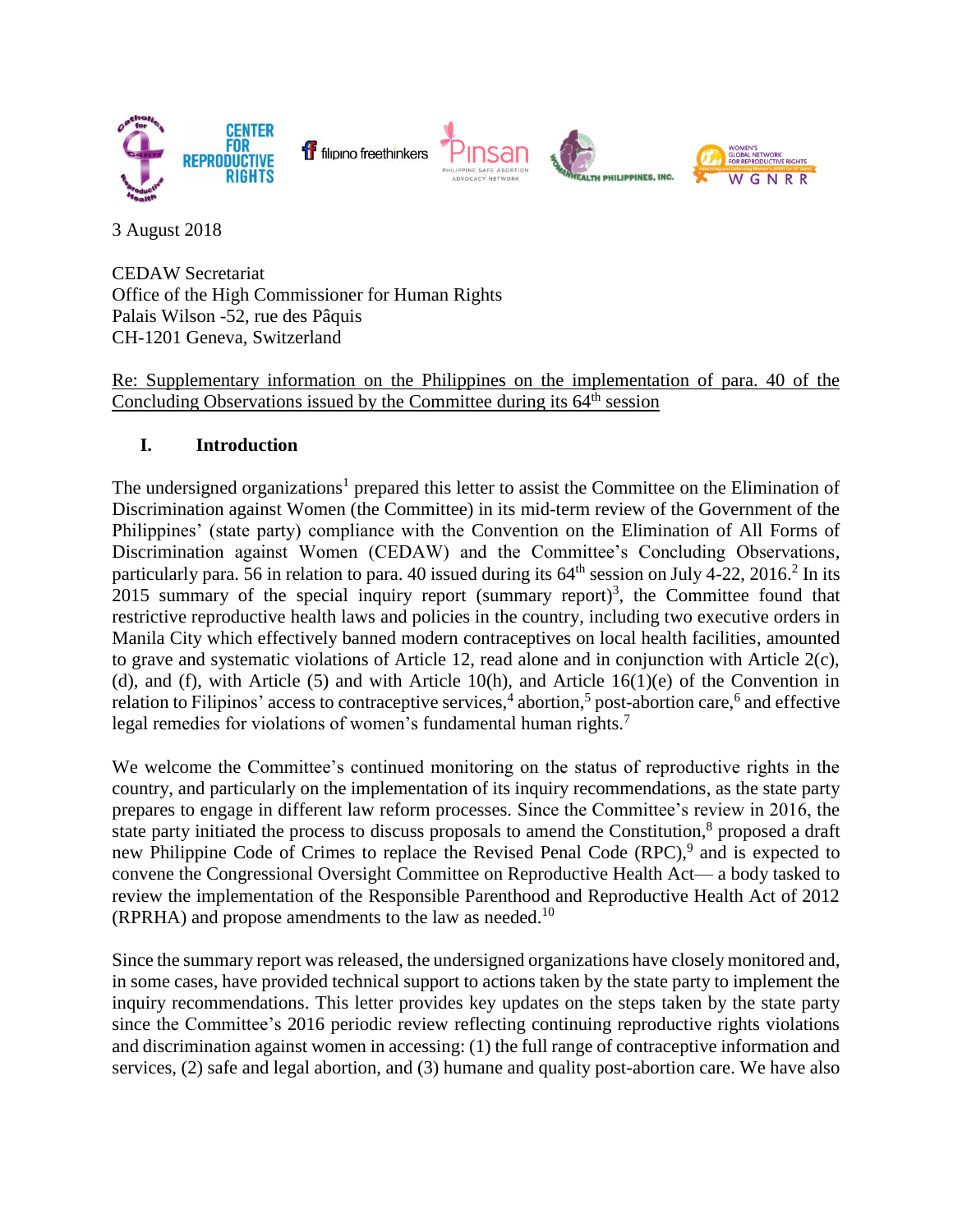suggested measures that we hope the Committee will urge the state party to take to address the remaining challenges to the full realization of reproductive rights in the country.

### **II. Progress and challenges to realizing reproductive health and rights in the Philippines**

Since the Committee's review in 2016, the state party has taken several positive steps to improve women's and girls' access to reproductive health information and services. The Philippine Commission on Human Rights (PCHR) published its report on its first ever national inquiry on reproductive health and rights and found the state party accountable for reproductive rights violations, and especially those affecting marginalized and vulnerable groups.<sup>11</sup> Various government offices and agencies – including the Office of the Solicitor General, Department of Health (DoH), Commission on Population, and Food and Drug Administration (FDA) – defended the implementation of the RPRHA against a challenge by conservative religious and anti-choice groups before the Supreme Court. <sup>12</sup> Further, the FDA ensured women's and girls' access to modern contraceptives by certifying 51 contraceptive products as "non-abortifacients" and made them legally available.<sup>13</sup> Furthermore, the state party included in its Ten-point Socio-Economic Agenda the strengthened implementation of the RPRHA "to enable especially poor couples to make informed choices on financial and family planning"<sup>14</sup> and issued Executive Order  $12$  (EO  $12$ )<sup>15</sup> which aimed to "intensify and accelerate the implementation of critical actions necessary to attain and sustain 'zero unmet need for modern family planning' for all poor households by 2018, and all of Filipinos thereafter."<sup>16</sup> To support the implementation of EO 12, the DoH enacted an administrative order outlining priority strategies and population groups as well as specific guidelines for the state party and civil society groups to reduce the unmet need for modern family planning services.<sup>17</sup> Finally, recognizing the link between access to reproductive health services and poverty reduction in the country, the National Economic and Development Authority announced in early 2018 its intention to have a dedicated executive order that mandates all local government units to implement the RPRHA.<sup>18</sup>

However, as will be discussed, the state party has allowed the influence of religious ideology to cause regression in laws and policies aimed at promoting women's and girls' health. Critical gaps and challenges persist reflecting a systematic pattern of abuse and discrimination which has had a grave impact on women's rights particularly among the most vulnerable groups of women— e.g. adolescents, women in rural areas, poor women, and pregnant women and girls—who continue to suffer the most harm. Women are trapped in a system that continually denies them access to modern contraceptives, safe and legal abortion, and humane and quality post-abortion care as a result of discriminatory judicial decisions, legislation, and executive orders that perpetuate gender stereotypes and prioritize religious ideologies over women's health and well-being. As noted by the Committee in its summary report, "by limiting women's rights to freely choose the number and spacing of their children, women and girls [are] effectively undermined in accessing and pursuing the same education and employment opportunities as men [which drives them] further into or maintained in poverty."<sup>19</sup>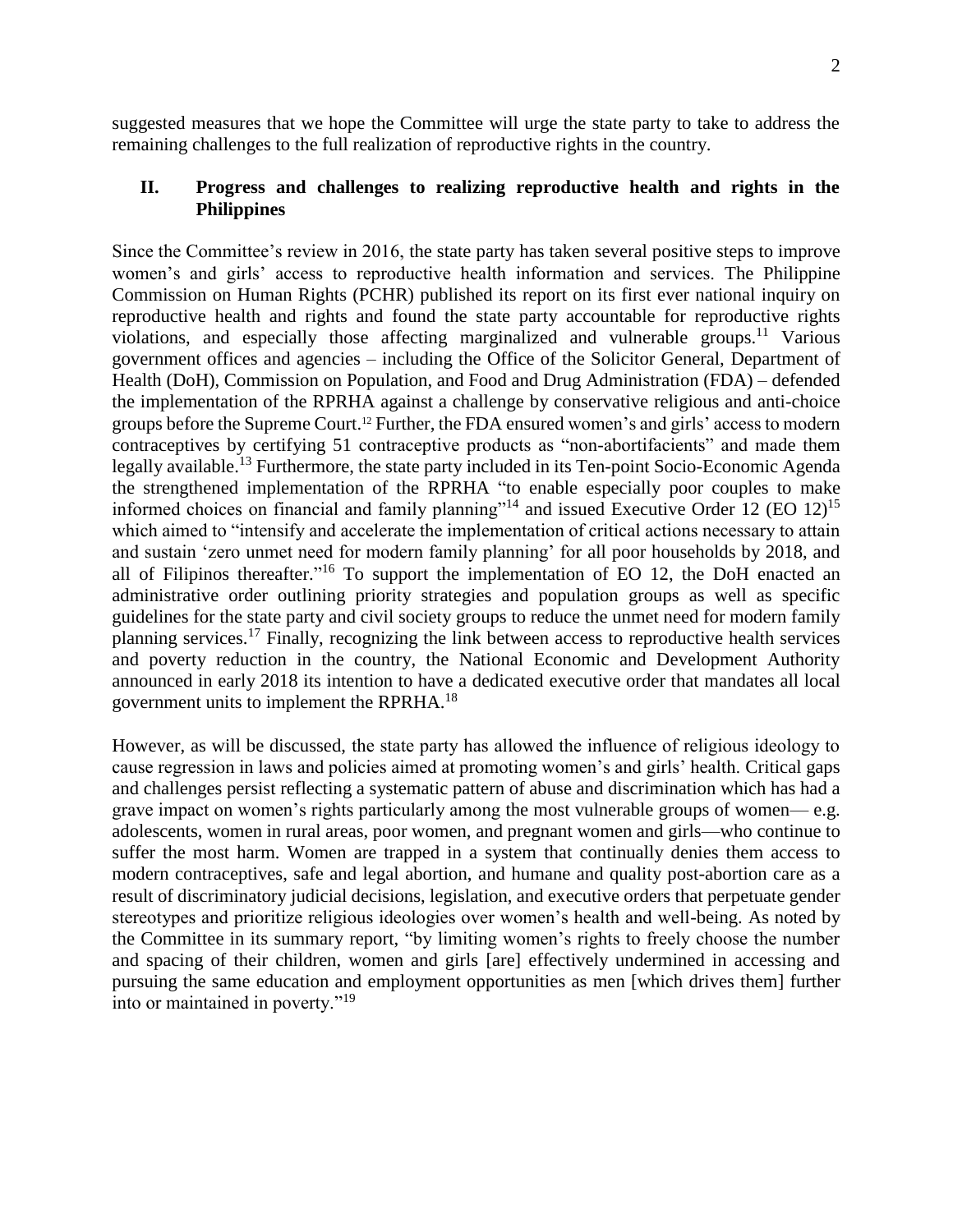#### **A. Retrogression and persistent barriers to accessing contraceptive information and services**

In relation to access to contraceptive services, in its summary report, the Committee recommended among others that the state party ensure access to the full range of sexual and reproductive health services including emergency contraceptives "with particular focus on economically disadvantaged women and adolescent girls<sup>" 20</sup> and to eliminate "economic and structural barriers that result in unequal access to sexual and reproductive health services, including limitations pertaining to women's marital status, age and number of children."<sup>21</sup> Specific to women's and girls' access to sexual and reproductive health information, the Committee recommended among others that the state party ensure that women are able to "make informed decisions about the number and spacing of children" and that "non-biased, scientifically sound and rights-based counselling and information on sexual and reproductive health services, including on all methods of contraception" are available.<sup>22</sup> The Committee also recommended for the inclusion of comprehensive and age-appropriate sexual and reproductive health education in schools<sup>23</sup> and the conduct of campaigns to address misconceptions on the use of modern contraceptives and the gender-based stereotypes discouraging its use.<sup>24</sup>

*Current legal framework on contraceptive access***.** In 2012, the state party enacted the RPRHA, the first national reproductive health law of the Philippines which guarantees "universal access to medically-safe, non-abortifacient, effective, legal, affordable, and quality reproductive health care services, methods, devices, supplies."<sup>25</sup> While the RPRHA was an important step forward, conservative religious and anti-reproductive rights groups have resorted to the Supreme Court to impede its full implementation for over three years and strip it of important provisions. The Supreme Court issued its first order restraining the implementation of the RPRHA in March 2013.<sup>26</sup> As will be discussed, the RPRHA has violated core human rights standards including those under CEDAW resulting in practical condonation of grave reproductive rights violations by the state party.

In its 2014 decision on the constitutionality of the RPRHA, *Imbong v. Ochoa* (*Imbong*), the Supreme Court declared several key provisions of the law as unconstitutional.<sup>27</sup> As a result, health care providers may refuse to carry out "elective" reproductive health procedures such as ligation or vasectomy for married individuals on the ground of lack of spousal consent. Providers may also require parental consent for all minors to access modern contraceptives, including those who are already parents or have suffered miscarriage for lack of parental consent.<sup>28</sup> The court's decision also allowed institutions to exercise "conscientious objection" and removed any obligation on the part of private health facilities, non-maternity specialty hospitals, and hospitals run by religious groups to refer women seeking modern contraceptives to alternative health care providers.<sup>29</sup>

In *ALFI v. DoH (ALFI)*, the Court issued a temporary restraining order (TRO) prohibiting the DoH and any of its agents from "procuring, selling, distributing, dispensing or administering, advertising and promoting" Implanon and Implanon NXT and preventing it from approving applications for certification of contraceptive drugs and devices.<sup>30</sup> In its September 2016 decision which was later modified in a 2017 resolution, the Supreme Court failed to prioritize women's reproductive rights by denying the lifting of the TRO and issuing onerous directives (discussed in more detail below) that must be complied with by the DoH and FDA for the certification, recertification, distribution, and administration of any contraceptive drugs and devices.<sup>31</sup> During the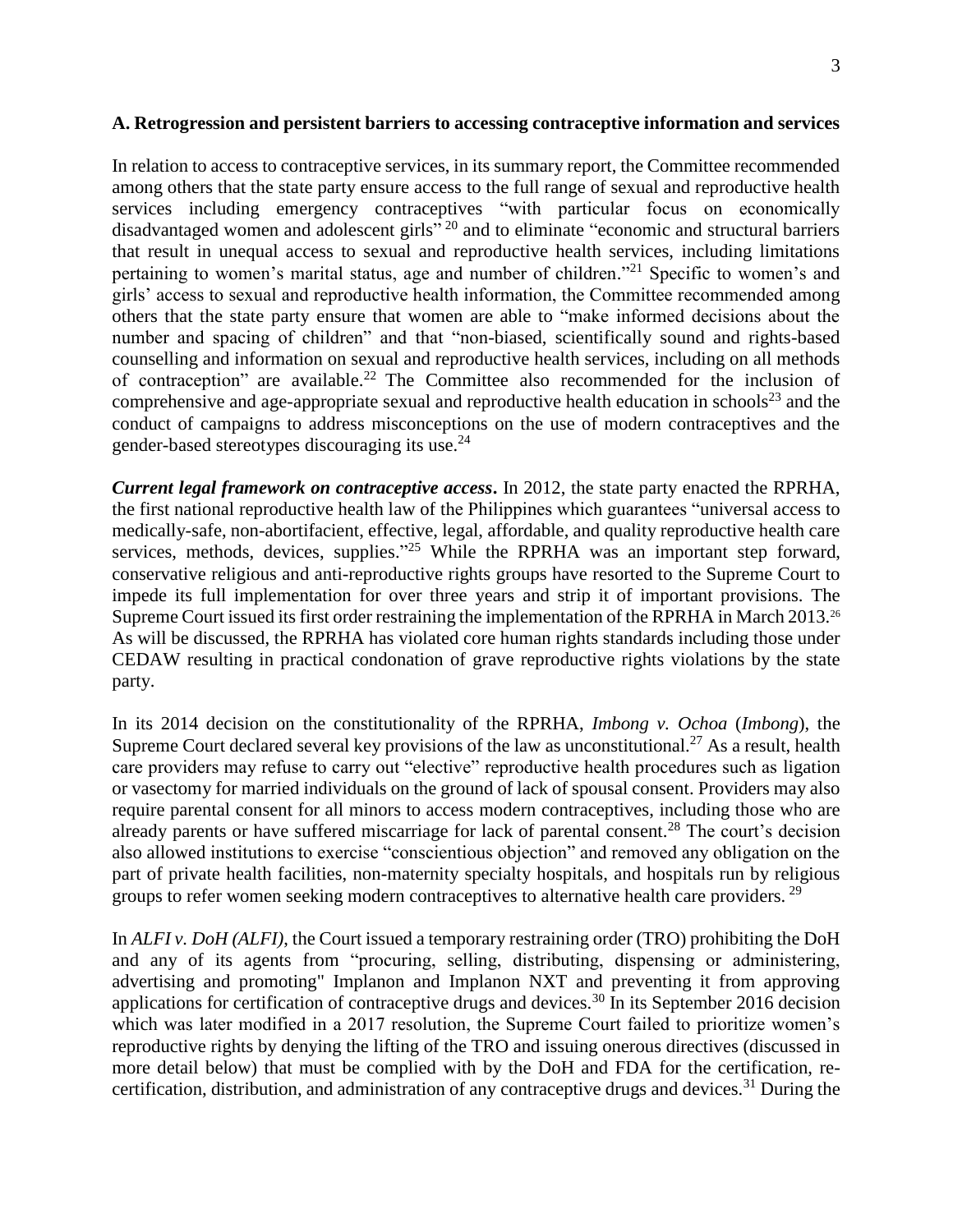effectivity of the TRO, women and girls had limited access to contraceptives as a result of the expiration of 15 of the 48 FDA-issued certificates of product registration for contraceptive drugs and devices in 2016 and another 14 by the end of 2017.<sup>32</sup> The TRO was only lifted in 2017 once the questioned drugs and devices were certified as "non-abortifacients" by the FDA.<sup>33</sup> While antichoice groups have also attempted to restrain the FDA from issuing these certifications, their legal challenge has been recently dismissed by the Court of Appeals. 34

### **i. Key updates on access to contraceptive information and services since 2016**

Proposed recommendation: **Provide the necessary financial, human, technical and other resources to fully implement the RPRHA and give priority attention to marginalized and vulnerable groups of women and girls including adolescents, unmarried women and girls, and those living in rural areas to ensure that they have access to the full range of reproductive health information and services particularly to modern contraceptives.**

Since 2016, the state party has failed to fully address the increasing need for reproductive health services particularly access to modern contraceptives among vulnerable groups of women. By the end of 2018, the country's population is projected to reach over 107 million.<sup>35</sup> It is estimated that almost 31% of the population (33 million) are women of reproductive age (ages 15-49) who are the intended beneficiaries of reproductive health services under the RPRHA.<sup>36</sup> The key findings of the state party's latest National Demographic and Health Survey (NDHS) highlight the disproportionate impact of restricted access to contraceptive information and services on women and girls who are younger and unmarried. The 2017 NDHS indicates that, despite the enactment of the RPRHA, the contraceptive prevalence rate among currently married women has stagnated between 2013 (55%)<sup>37</sup> and 2017 (54%)<sup>38</sup> and unmet need for family planning only minimally decreased from  $17.5\%$   $(2013)^{39}$  to  $16.7\%$   $(2017)^{40}$  Younger married women aged 15-19 still experience the highest rate of unmet need among all age groups (28% versus 13%-18%) and lowest percentage of demand satisfied (56% versus  $68\% - 82\%$ ).<sup>41</sup> Compared to currently married women, unmarried and sexually active women have a substantially higher unmet need for family planning  $(49\%$  versus 17%).<sup>42</sup> The state party's crucial role in addressing the high unmet need is reflected in the increasing number of contraceptive users who rely on the public sector as a source for modern contraceptives—from 47.2% in 2013<sup>43</sup> to 55.6% in 2017.<sup>44</sup>

The high unmet need for contraceptives among adolescents who must secure parental consent to access them has resulted in an increasing rate of adolescent pregnancies in the country, exposing many young girls to avoidable pregnancy-related risks and harms. According to the Commission on Population, births among adolescent mothers aged 10-19 increased a fivefold from 203,653 births in 2011 to  $1,040,211$  in 2015.<sup>45</sup> Comparing the 2013 and 2017 NDHS, the highest rate of adolescents who have begun childbearing is still reflected among those that belong to the lowest wealth quintile and educational background.<sup>46</sup> The 2017 NDHS findings reflected that 15% of adolescents belonging to the lowest wealth quintile have begun childbearing compared to 3% who belong to the highest wealth quintile; and 32% of adolescents who have attained only a grade 1-6 level of education have already begun childbearing compared to 0.4% of adolescents with a college education. <sup>47</sup>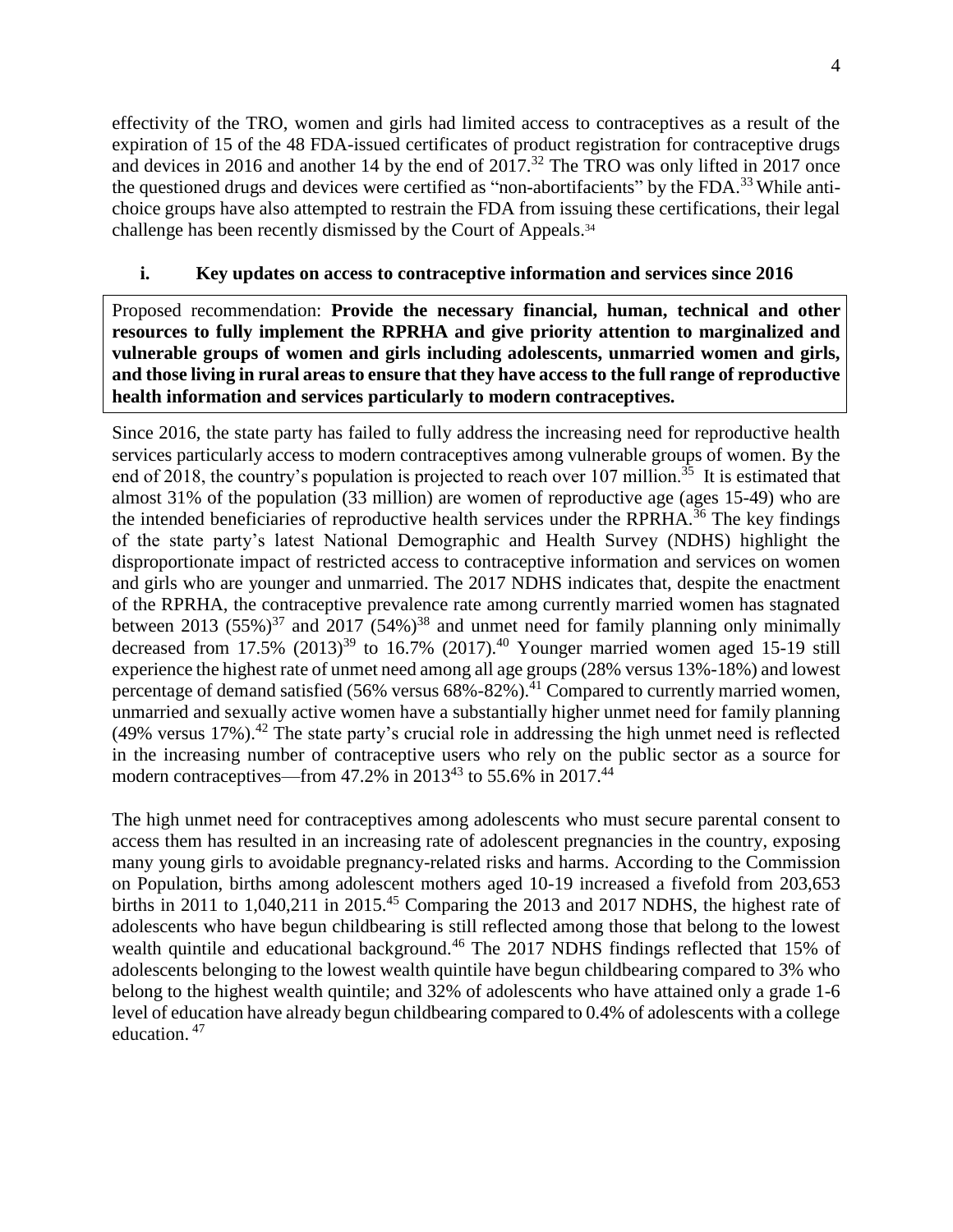Proposed recommendation: **Recognize and fulfill the obligations of the state party, particularly courts, to respect and protect women's and girls' fundamental rights guaranteed under the Constitution and international law and allow minors and married individuals to access on their own all reproductive health services including modern contraceptives by removing any requirement of third-party consent in the RPRHA.**

The disproportionate harm suffered by vulnerable groups of women is exacerbated by the state party's continued prioritization of "family" and "marriage" over access to essential reproductive health services. While U.N. human rights bodies including the Committee have already called on states not to require third-party consent for individuals including minors to access reproductive health services,<sup>48</sup> the state party has not taken any steps since the Committee's last review to remove the curtailment of married women's and minors' access to certain reproductive health services. As earlier mentioned, the *Imbong* decision resulted in a requirement wherein all minors, including those who have already experienced pregnancy, should secure written parental consent to access modern contraceptives and non-emergency reproductive health procedures.<sup>49</sup> The court found as "anti-family" and "deplorable…the debarment of parental consent in cases where the minor, who will be undergoing a procedure, is already a parent or has had a miscarriage".<sup>50</sup> Further, *Imbong* also restricted married women's access to elective reproductive health procedures such as ligation.<sup>51</sup> The Court explained that to not require spousal consent would violate the policy of the state party to protect marriage as an inviolable social institution and that, absent any compelling state interest, a decision involving a reproductive health procedure "is a private matter which belongs to the couple, not just one of them."<sup>52</sup>

In accordance with the Committee's General Recommendation 24, the PCHR in 2016 called on the state party to "issue a policy upholding women's autonomy over her body, and dismissing the need for the consent of relatives or spouse."<sup>53</sup> In its 2016 national inquiry report, the PCHR found that the *Imbong* decision has been used by "some government health facilities and health service providers in seeking parental consent for minors and in refusing tubal ligation for married women without the consent of their husbands" and that the parental consent requirement is linked to the rise of adolescent pregnancies.<sup>54</sup>

Proposed recommendation: **Recognize and fulfill the obligations of the state party, particularly courts, to prioritize women's and girls' fundamental rights guaranteed under the Constitution, RPRHA, and international law over religious ideologies by not allowing institutions to practice religion-based refusals of care and requiring health care providers refusing to provide care based on religious convictions to refer all patients to an accessible alternative health care provider.**

The Committee has expressed that state parties should only permit individuals, and not institutions, to invoke "conscientious objection" by ensuring that it "remains a personal decision rather than an institutionalized practice." <sup>55</sup> In its summary report, the Committee also recommended that the state party "establish a regulatory framework and mechanism for the practice of conscientious objection by individual health professionals" to ensure women's access to sexual and reproductive health services.<sup>56</sup>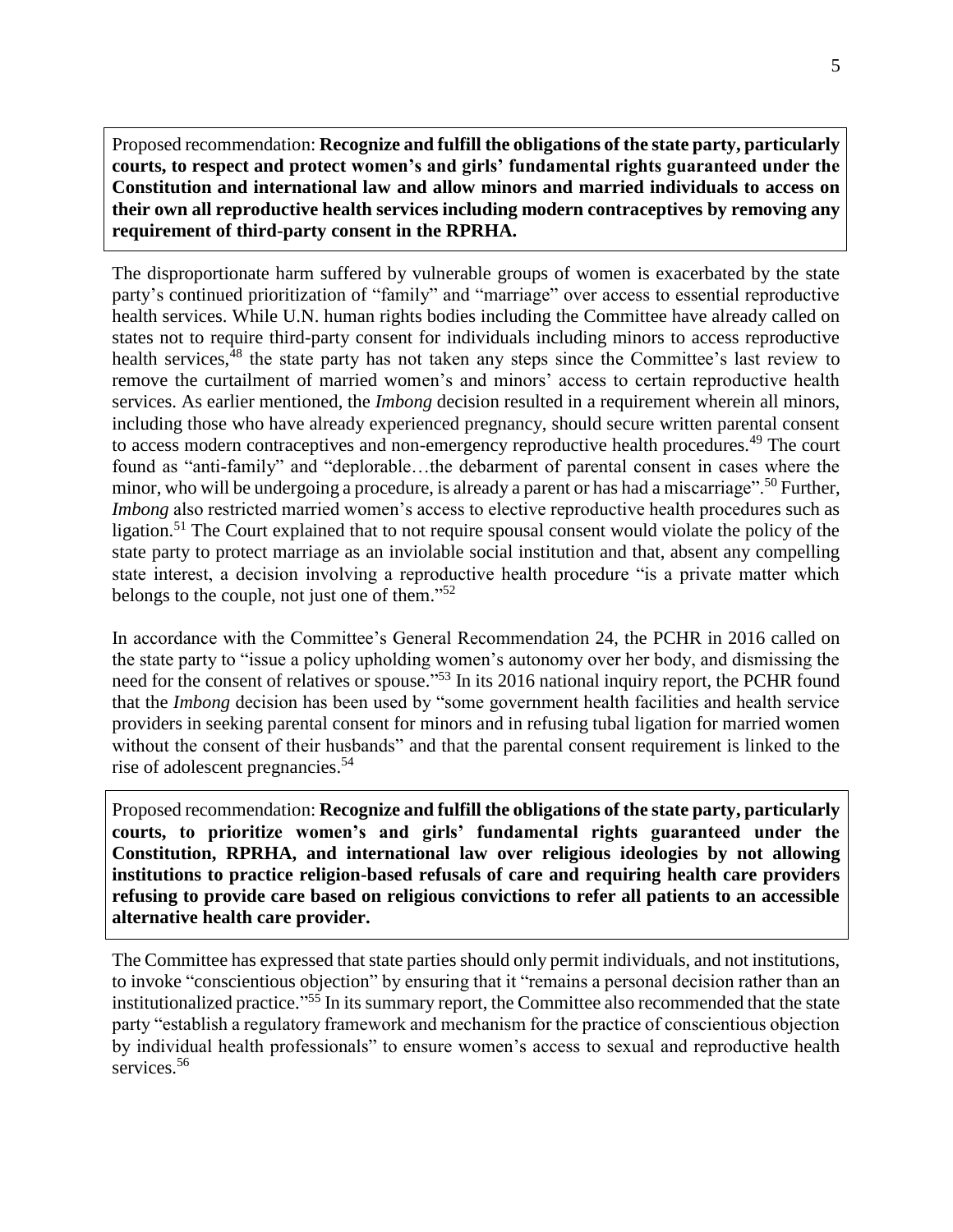However, as mentioned earlier, the state party has continued to prioritize religious ideologies over women's health and well-being as the court's decision in *Imbong* allowed both individuals and institutions to be "conscientious objectors." <sup>57</sup> Under the implementing rules of the RPRHA, a hospital owned and operated by a religious group, or classified as a non-maternity specialty hospital, may be exempt from providing the full range of modern family planning methods and an individual may refuse to deliver reproductive health care information or services as a "conscientious objector."<sup>58</sup> Since 2016, the state party has not prevented any of these institutions from refusing to provide modern contraceptives and has even facilitated their exercise of such refusal by issuing the "Guidelines on the Registration and Mapping of Conscientious Objectors and Exempt Health Facilities" (DoH Guidelines).<sup>59</sup> The PCHR has called for the review and amendment of the RPRHA particularly to address the provisions on the scope of refusals of care based on religion and accountability of public officials who refuse to implement the RPRHA.<sup>60</sup>

Further, under the RPRHA as amended by *Imbong*, there is no longer any duty to refer "nonemergency" cases, including those involving access to modern contraceptives, to an alternative and accessible health care provider.<sup>61</sup> The Court explained that creating a duty to refer will violate the "religious belief and conviction of a conscientious objector" and is a "false compromise because it makes pro-life health providers complicit in the performance of an act that they find morally repugnant or offensive."<sup>62</sup> The DoH Guidelines outlined the requirements for an individual health care provider to refuse to provide care based on "religious or ethical convictions" without any duty to refer except in emergency or serious cases.<sup>63</sup> Similar requirements and the lack of duty to refer apply to "exempt health facilities" which are private non-maternity specialty hospitals or health facilities owned and operated by a religious group and are exempt from providing the full range of modern contraceptives. <sup>64</sup>

Proposed recommendations: **Amend the RPRHA to clarify that public health officials who are not health care providers cannot legally refuse to implement the RPRHA based on religious grounds and ensure effective accountability mechanisms are in place and functioning to end impunity for acts committed by any public official that hinders or interferes with women's and girls' access to reproductive health information and services.**

**Strengthen the mandate of PCHR and ensure that its resolutions and findings of violations particularly on women's and girl's reproductive rights are legally binding and enforceable.**

Since 2016, the state party has failed to hold local government officials accountable for refusing to implement the RPRHA. To date, no public official has been held liable for the grave impact of the Manila executive orders—which were the subjects of the Committee's special inquiry—on the health and rights of women in Manila. In *Imbong*, the Court declared unconstitutional the provision which penalizes any public officer who, regardless of his or her religious beliefs, refuses to support reproductive health programs or participates in any act that hinders the full implementation of a reproductive health program.<sup>65</sup>

Since 2016, the negative impact on accountability of the *Imbong* decision was recognized by the PCHR when it took note of Sorsogon City's Executive Order 3 (EO 3)—which declared the city as "pro-life" and resulted in the withdrawal of modern contraceptives in local health facilities<sup>66</sup> and recommended that the state party review the RPRHA particularly on the "absence of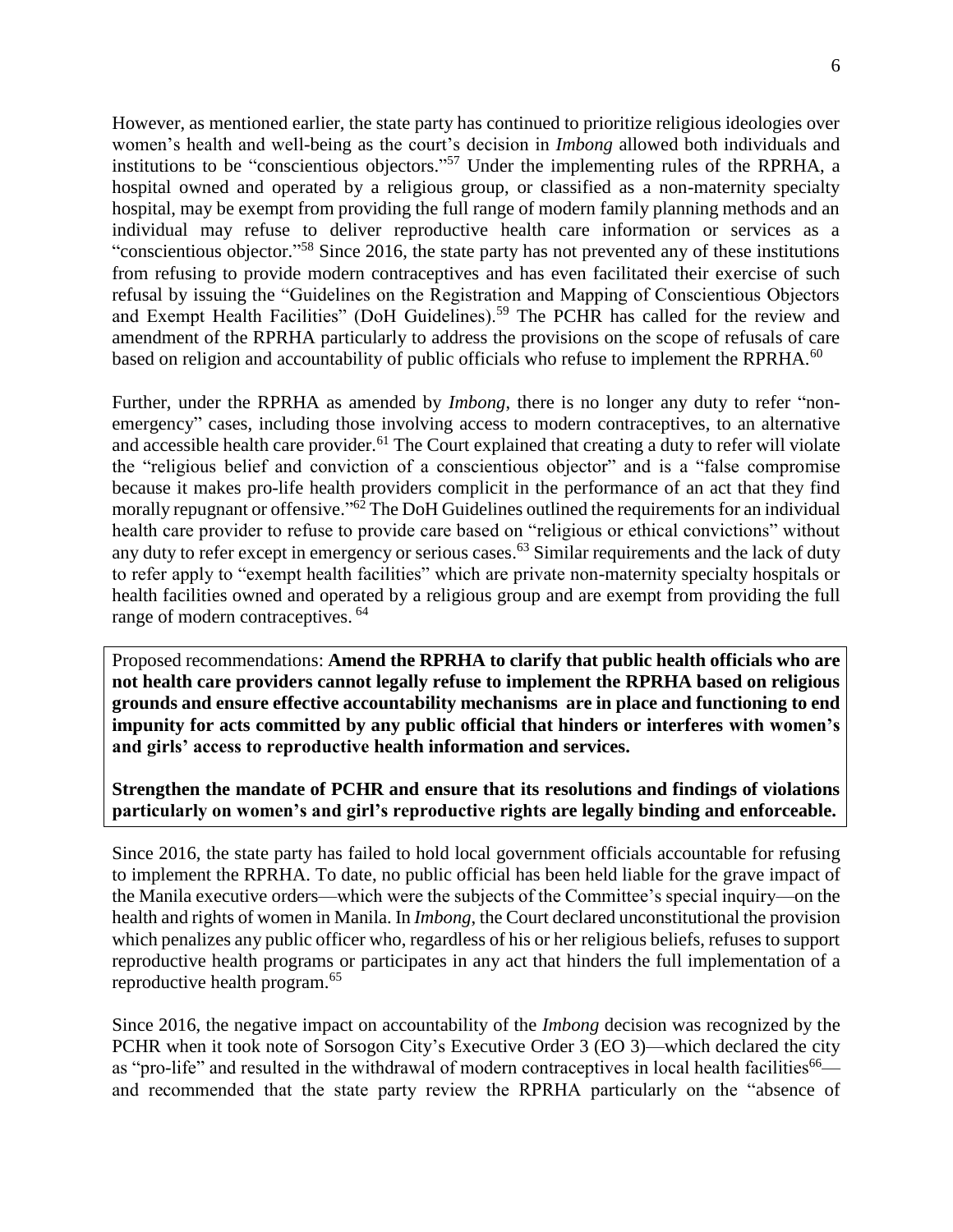accountability of public officials refusing to implement the [RPRHA]."<sup>67</sup> During its national inquiry, the PCHR was able to document the harmful impact of EO 3 including the resulting unwanted pregnancies, "outright refusal to implement" the RPRHA, stigmatization of both clients and providers of modern contraceptives, "financial and psychological burden" on marginalized women, and misinformation about modern contraceptives.<sup>68</sup> The PCHR recommended that Sorsogon City "recall its [EO 3] in view of its effect of de facto denial of women's right to access the whole range of reproductive health services and information"<sup>69</sup> and for the DoH to file an administrative case against the mayor for her refusal to implement the RPRHA.<sup>70</sup> To date, no administrative case has been filed against the mayor of Sorsogon City by the DoH. Further, in its 2017 resolution on a letter-complaint against the Sorsogon City mayor filed by local civil society groups, the PCHR found that the mayor discriminated against women by issuing EO 3 in violation of CEDAW, RPRHA, and other national laws and policies.<sup>71</sup> The PCHR's resolution has yet to attain finality on the ground that the mayor moved for its reconsideration in June 2018.<sup>72</sup> However, given PCHR's limited authority and the recommendatory nature of its findings, any finding of violation will ultimately neither hold the mayor administratively, civilly, or criminally liable nor ensure full accountability for the grave violations of reproductive rights committed in Sorsogon City.

Proposed recommendation: **Amend the RPRHA to allow the purchase and acquisition of emergency contraceptives by national hospitals and ensure that dedicated emergency contraceptives are available and accessible in all public and private health facilities to prevent early and unplanned pregnancies particularly for women and girls who are survivors of sexual violence as well as promote and raise awareness about the benefits of emergency contraceptives in such situations, particularly among adolescent girls.**

The discrimination against vulnerable groups of women is also apparent in the continued lack of access to emergency contraceptives, particularly for survivors of sexual violence. To prevent pregnancies in instances of unprotected sex, the 2014 Family Planning Manual of the DoH recommends the use of the levonorgestrel-only pill and Yuzpe method which consists of higher doses of regular combined oral contraceptive pills containing levonorgestrel and ethinyl estradiol.<sup>73</sup> Studies found that the levonorgestrel-only pill is more effective in preventing unwanted pregnancies and has fewer side effects compared to the Yuzpe method.<sup>74</sup> However, since 2016, the state party has not taken any step to re-list the levonorgestrel-only drug or repeal the provision under the RPRHA, which expressly prohibited national hospitals from purchasing or acquiring emergency contraceptives.<sup>75</sup> As a result, women and girls in the Philippines, and particularly survivors of sexual violence, have no option but to use the Yuzpe method to prevent pregnancy.<sup>76</sup>

*Recommendations on contraceptive access received by the state party since 2016.* Since the Committee's review in 2016, the state party has been urged by different bodies to improve access to reproductive health information and services, particularly contraceptives. The Committee on Economic, Social, and Cultural Rights (ESCR Committee) has expressed its concern at the "high level of unwanted pregnancies and at the limited access to reproductive health information and services, including contraceptives, particularly among adolescents and women in rural areas, despite the [RPRHA]."<sup>77</sup> It further noted that the limited access to reproductive health information and services have been made worse by judicial orders, local executive orders such as those in Manila City and Sorsogon City, and the lack of access to emergency contraceptives.<sup>78</sup> In 2017,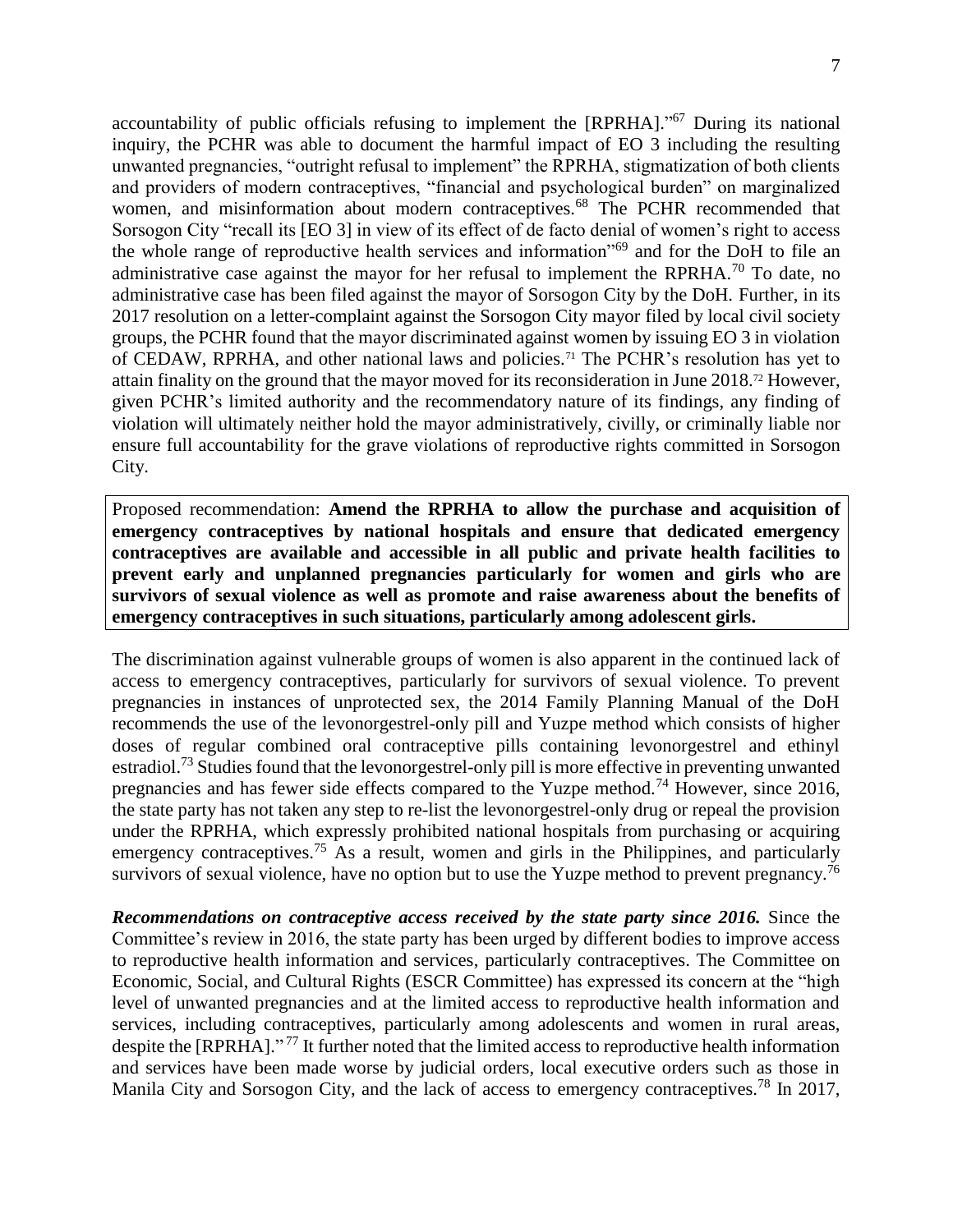during the third cycle of the Universal Periodic Review (UPR), the state party received and accepted recommendations from different states calling for universal access to reproductive health services including by ensuring the implementation of the RPRHA and increasing access to modern contraceptives.<sup>79</sup>

# **B. Continued criminalization and restriction of women's access to abortion services**

In its summary report, the Committee recommended that the state party "[a]mend articles 256 to 259 of its Criminal Code…to legalize abortion in cases of rape, incest, threats to the life and/or health of the mother, or serious malformation of the foetus and decriminalize all other cases where women undergo abortion, as well as adopt necessary procedural rules to guarantee effective access to legal abortion"<sup>80</sup> and to "[c]onduct research on the incidence of unsafe abortions in the [s]tate party and their impact on women's health and maternal mortality and morbidity, and make such information available to the Committee in its next periodic report."<sup>81</sup>

*Current legal framework on abortion.* Abortion remains criminalized under the RPC with no clear exceptions even in cases of pregnancies endangering the life or health of the women, those resulting from rape or incest, and those involving fetal impairment.<sup>82</sup> The RPC imposes prison sentences ranging from 1 month to a maximum of 20 years for an individual found guilty of performing, providing assistance, or having an abortion.<sup>83</sup> As will be discussed in more detail below, a constitutional provision which calls on the state party to "equally protect the life of the mother and the life of the unborn from conception"<sup>84</sup> has also had a chilling effect on women's and girls' access to abortion.<sup>85</sup>

# **i. Key updates on access to safe and legal abortion since 2016**

Proposed recommendation: **Establish a system to regularly gather national and disaggregated data on the incidence of abortions and number of abortion-related complications and deaths and its causes and analyze their impact on the country's public health and sustainable development.**

Since 2016, the state party continued to fail to comply with the Committee's recommendation to gather and present to the Committee data on the incidence of unsafe abortions and its impact on women's and girls' lives and health, including maternal mortality and morbidity. The absence of official data, in the state party's 2015 report to the Committee and even under the recent 2017 NDHS, conceals the grave impact of the penal laws on abortion on women's rights and essentially prevents the state party from developing appropriate laws, policies, and programs. So far, available data and estimates on the incidence of abortion in the country are based on independent studies which reported that 610,000 illegal and unsafe abortions took place in the country in 2012—an increase from 560,000 in 2008—with an estimated 100,000 women hospitalized for abortion complications in 2012.<sup>86</sup>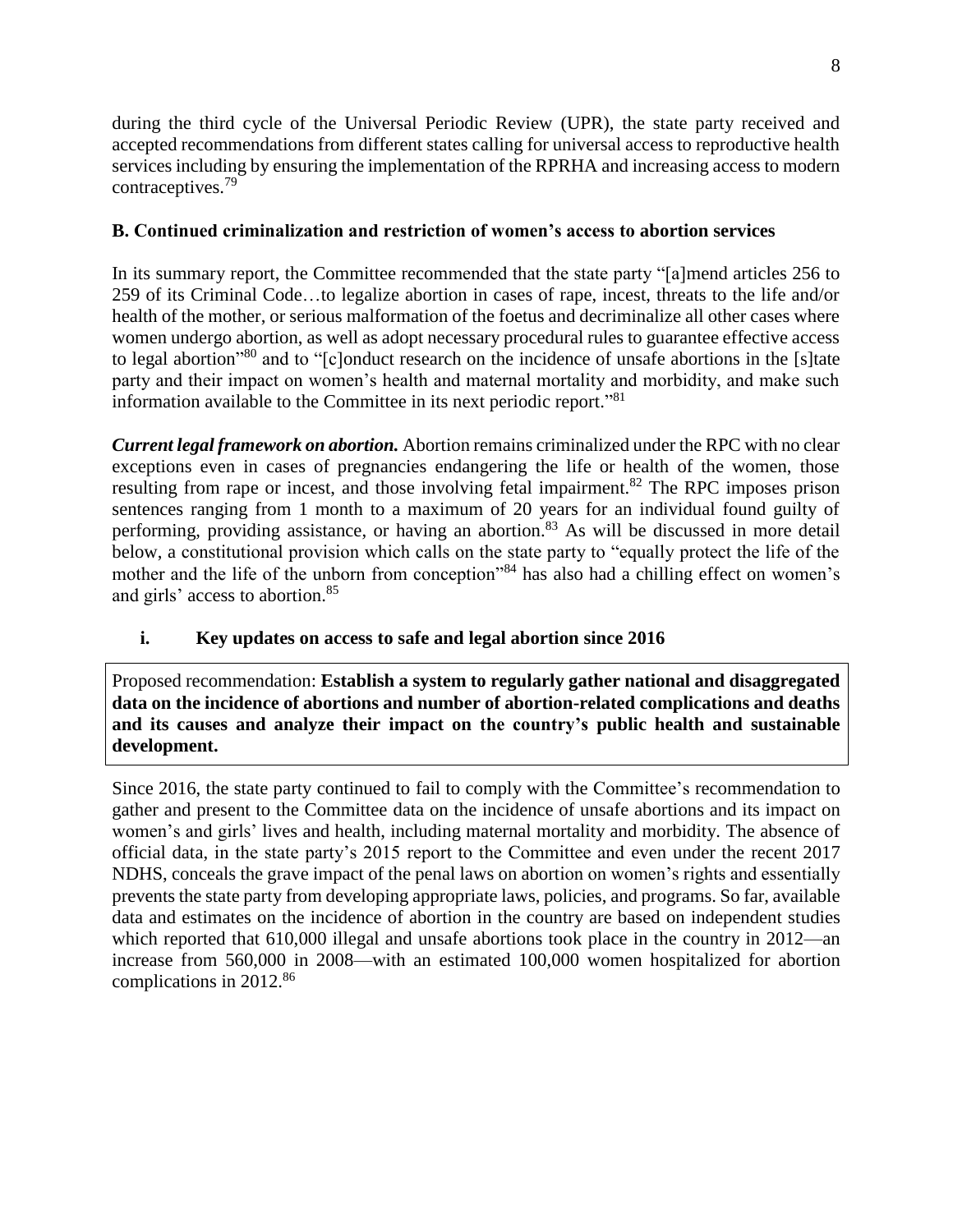Proposed recommendation: **For Congress to repeal arts. 256-259 of the RPC to legalize abortion in cases of rape, incest, and threats to the life and physical or mental health of the pregnant woman, decriminalize abortion voluntarily sought by women and girls in all other cases, and adopt necessary rules and guidelines to guarantee effective access to legal abortion.**

Since 2016, the state party's efforts in reforming the RPC were limited to proposed or actual increases in penalties imposed upon individuals involved in causing, performing or undergoing an abortion. A bill seeking to amend the RPC was filed in October 2016 before the Senate and proposed the imposition of a fine in addition to imprisonment for any provider found guilty of performing abortion,<sup>87</sup> women consenting to an abortion or her parents, and any other individual acting as an accessory. <sup>88</sup> The bill also proposed to include a new provision that explicitly penalizes any attempt to commit an abortion.<sup>89</sup> In 2017, a law was enacted increasing the fine a hundredfold for pharmacists who dispense abortifacients without prescription—from a fine not exceeding 1,000 Philippine pesos (Php) (approximately USD 20) under the RPC  $90$  to a fine not exceeding 100,000 (approximately USD 2000). $91$ 

Since 2016, the state party also failed to take steps to "legalize abortion in cases of rape, incest, threats to the life and/or health of the mother, or serious malformation of the foetus" as recommended by the Committee<sup>92</sup> or act upon an earlier recommendation of the Philippine Commission on Women (PCW) "to [have]...exceptions to the general prohibition on abortion"<sup>93</sup> and that "justified abortion in circumstances where 'continuation of pregnancy endangers the life of the pregnant woman or seriously impairs her physical health' should…be considered."<sup>94</sup> In 2016, the state party was called upon by the PCHR to "review the provisions on abortion, taking into consideration…how the continuing criminalization of abortion affects provision of post abortion care." 95

Proposed recommendations: **Remove the constitutional state policy on the "equal protection of the life of mother and life of the unborn from conception" to avoid restrictive interpretations on women's and girls' access to abortion even in cases of pregnancies endangering the lives and physical or mental health of pregnant women or girls.**

**Recognizing women's and girls' right to access abortion and ensuring their access to such services, fulfill the obligations of the state party, particularly courts, to respect and prioritize women's and girls' fundamental rights to life, health, equality and nondiscrimination, dignity, and freedom from torture and ill-treatment guaranteed under the Constitution and international law.**

As mentioned above, the Constitution contains a policy to "equally protect the life of the mother and the life of the unborn from conception."<sup>96</sup> While the Constitution does not expressly prohibit access to abortion and may be interpreted to allow abortion in certain circumstances, including at a minimum when the life or physical and mental health of a woman or girl is at risk, the Supreme Court narrowly described the said policy in a recent case as a "constitutional policy prohibiting abortion."<sup>97</sup> The Court's interpretation and its emphasis on the "principle of no abortion" which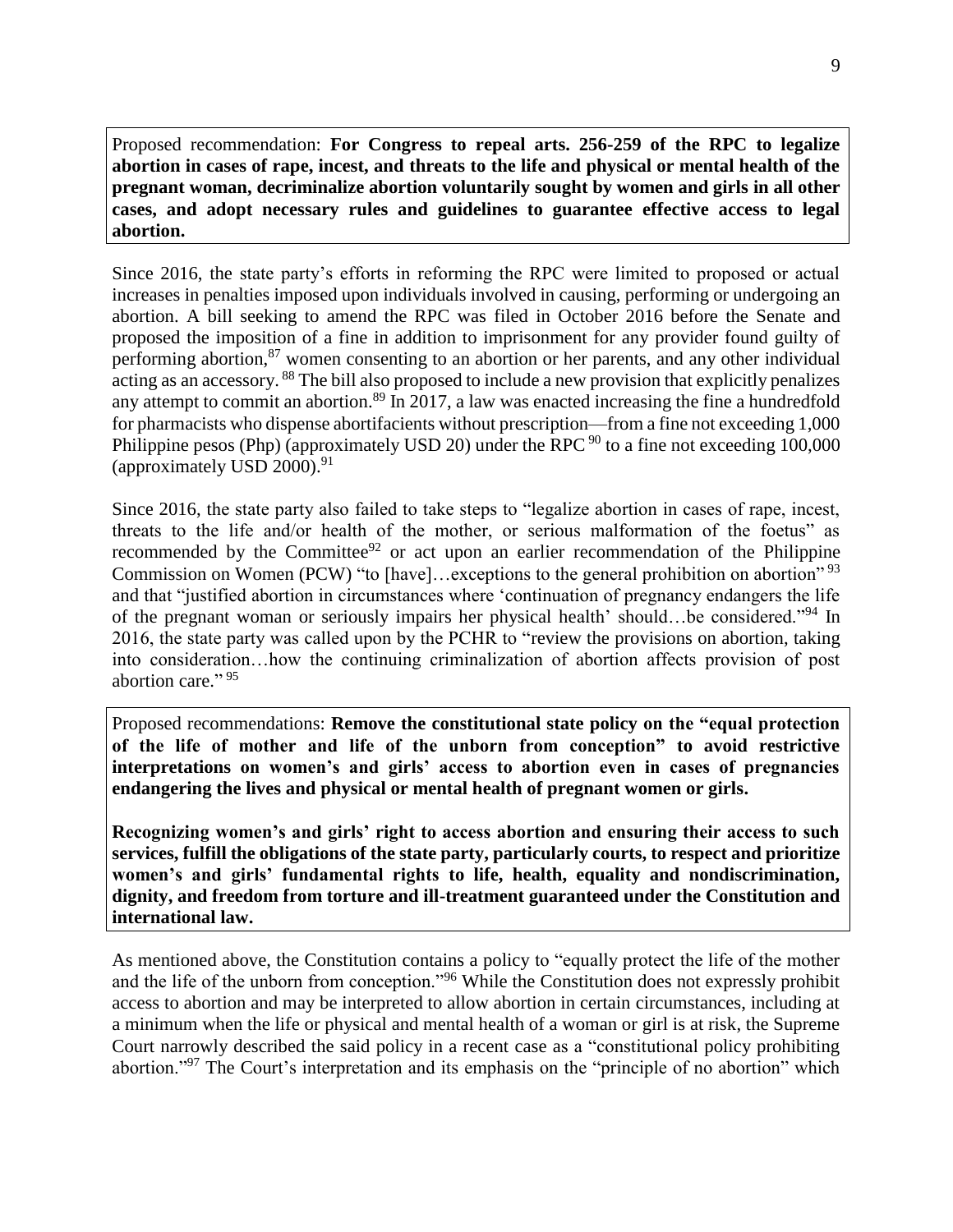wholly ignore women's fundamental rights enshrined in the Constitution<sup>98</sup> contribute to the legal uncertainty on when legal abortions may be allowed.

Further, the same policy has not only been used as a basis to restrict women's and girls' access to abortion; anti-choice groups have also used the same provision to attempt to de-list certain contraceptives. In *ALFI*—the case questioning the FDA's re-evaluation and re-certification of 77 contraceptive products and devices— the Court called on the FDA to ensure that contraceptives "do not harm or destroy the life of the unborn from conception/fertilization."<sup>99</sup> While the state policy commits to provide protection to the life of a pregnant woman and does not solely protect the fetus, the Court failed to protect women's lives when it ordered the FDA that, in evaluating and approving contraceptive products, "all reasonable doubts shall be resolved in favor of the protection and preservation of the right to life of the unborn from conception/fertilization."<sup>100</sup> In directing the FDA to comply with this rule, the Court adopted the argument advanced by religious and anti-choice groups to observe the "principle of prudence."<sup>101</sup> While these types of restrictive interpretations could be avoided by removing the policy under the Constitution on the equal protection of life of the woman and fetus, drafts and amendment proposals to the Constitution which are pending before Congress<sup>102</sup> and submitted by the ruling party, PDP-Laban,  $^{103}$  have retained this provision.

*Recommendations on abortion received by the state party since 2016.* Since the Committee's 2016 review, the state party has been urged by human rights bodies to amend its law on abortion. The ESCR Committee expressed concern on the criminalization of abortion which has led to "a growing number of unsafe abortions and very high maternal mortality rates including among adolescents."<sup>104</sup> The ESCR Committee recommended that the state party "take all measures necessary to reduce the incidence of unsafe abortion and maternal mortality including through amending its legislation on the prohibition of abortion to legalize abortion in certain circumstances." <sup>105</sup> In 2017, during the third cycle of the UPR, the state party took note of a recommendation from Netherlands to "[t]ake immediate steps to permit abortion in cases where a woman's or a girl's life or physical or mental health is in danger, where the pregnancy is a result of rape or incest and in cases of fetal impairment, with a view to decriminalizing abortion in the near future."<sup>106</sup>

#### **C. Ongoing abuse and stigmatization of women seeking post-abortion care**

In relation to women's access to post-abortion care, the Committee in its summary report recommended that the state party ensure access to quality post-abortion care, reintroduce misoprostol, and ensure that women seeking post-abortion care are "not reported to law enforcement authorities, threatened with arrest, or subjected to physical or verbal abuse, discrimination, stigma, delays in access to or denial of care."<sup>107</sup> The Committee also recommended that the state party ensure the privacy and confidentiality of patients particularly in the context of post-abortion care and establish mechanisms for women and girls to lodge complaints "without fear of retaliation."<sup>108</sup>

*Current legal framework on post-abortion care.* Women's and girls' access to post-abortion care is guaranteed under national laws and policies. Under the Magna Carta of Women, the right to health include access to services on the "prevention of abortion and management of pregnancy-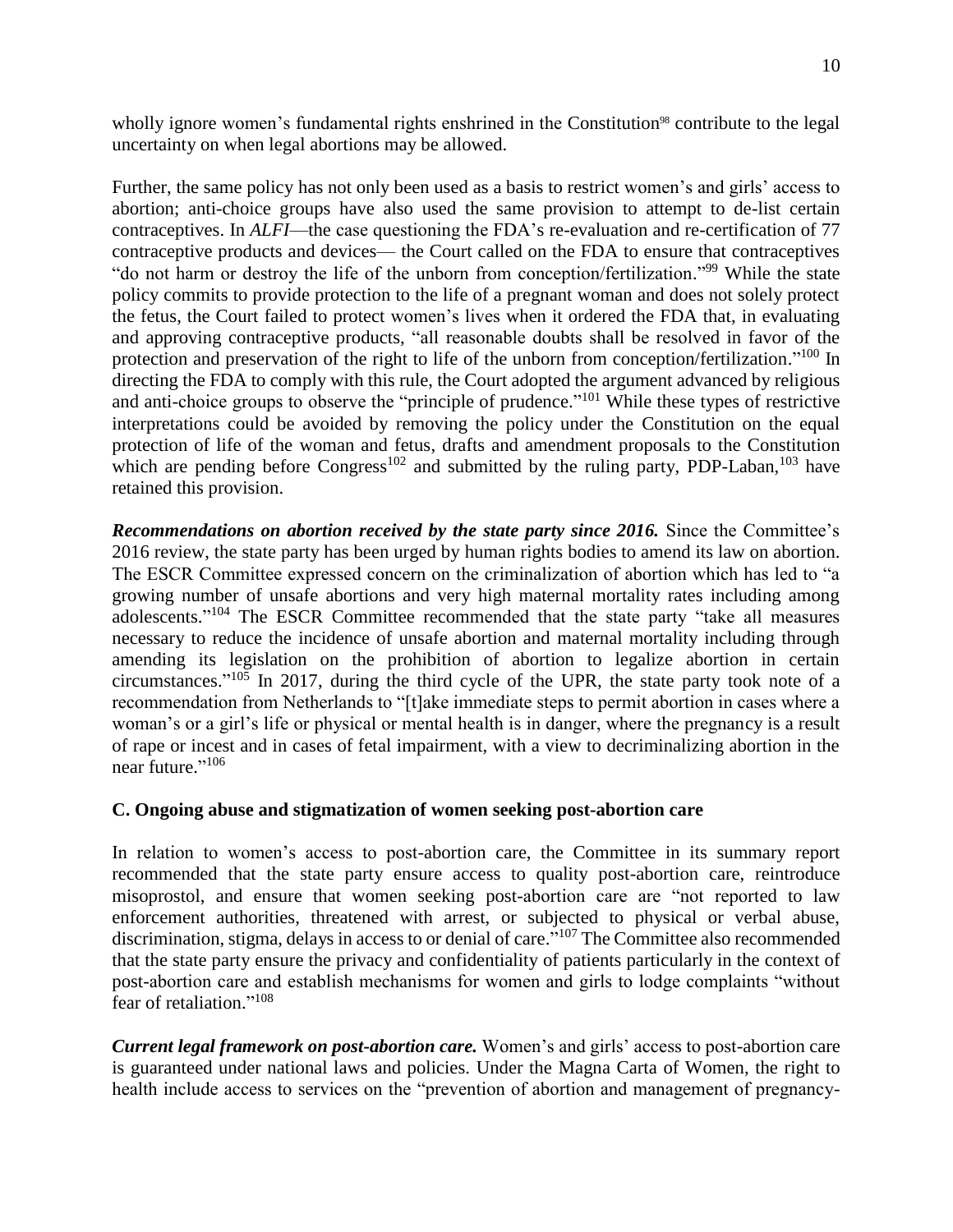related complications."<sup>109</sup> While the RPRHA "recognizes that abortion is illegal and punishable by law," it also explicitly provides that "all women needing care for post-abortive complications and all other complications arising from pregnancy, labor and delivery, and related issues shall be treated and counseled in a humane, non-judgmental and compassionate manner in accordance with law and medical ethics."<sup>110</sup> In November 2016, the DoH enacted the "National Policy on the Prevention and Management of Abortion Complications (PMAC)" (2016 PMAC policy)<sup>111</sup> which conformed to the Committee's recommendations in its 2015 summary report by introducing effective accountability mechanisms and establishing privacy and confidentiality safeguards.<sup>112</sup> However, in 2018, the 2016 PMAC policy was repealed and many of its progressive elements rolled back when the DoH issued the "National Policy on the Prevention of Illegal and Unsafe Abortion and Management of Post-Abortion Complications" (2018 PMAC policy) to "provide technical guidance…[on] the prevention of illegal and unsafe abortion and the provision of quality post-abortion care in all public and private health facilities."<sup>113</sup> The 2018 PMAC policy was one of the first policies signed by the new Health Secretary who was a known advocate for the use of "natural" family planning methods over modern contraceptives—a stance which is similar to that advocated by conservative religious and anti-reproductive rights groups in the country.<sup>114</sup>

# **i. Key updates on access to post-abortion care since 2016**

Proposed recommendation: **For the Department of Health to strengthen the 2018 PMAC policy by providing effective complaint mechanisms for any violations with guarantees of free legal assistance and protection of the complainant against retaliatory actions.**

The 2016 PMAC policy contained a "penalty clause" outlining the different officials and bodies before whom a criminal, civil, and administrative anonymous complaint may be filed in case any provision of the policy is violated.<sup>115</sup> The clause also mandated the state party to provide any complainant "free legal assistance and...protection against retaliatory actions and suits."<sup>116</sup> For the first time, in law or policy, the state party has made a specific and express recognition of women's and girls' right to file an anonymous complaint in cases of violations of their right to post-abortion care and acknowledged its obligation to facilitate women's and girls' access to justice in this context. However, this penalty clause was deleted in the 2018 PMAC policy which again left undefined the specific accountability mechanisms for violations of women's and girls' right to access post-abortion care.

Proposed recommendation: **For the Department of Health to strengthen the 2018 PMAC policy by clarifying that health care workers in all public and private health facilities have no obligation to report women seeking post-abortion care, and ensuring that women's and girls' right to humane, nonjudgmental and quality post-abortion care including their right to privacy and confidentiality are fulfilled.**

In the 2016 PMAC policy, the DoH emphasized the obligation of health care providers to ensure the privacy and confidentiality of women and girls seeking post-abortion care and clarified two major points (1) that there is "no law requiring service providers to report women and girls suffering abortion complications to the law enforcement authorities" and (2) that there is no civil, criminal, or administrative liability for those providing appropriate post-abortion care.<sup>117</sup> The inclusion of these provisions was crucial to address the fear among women and girls of arrest and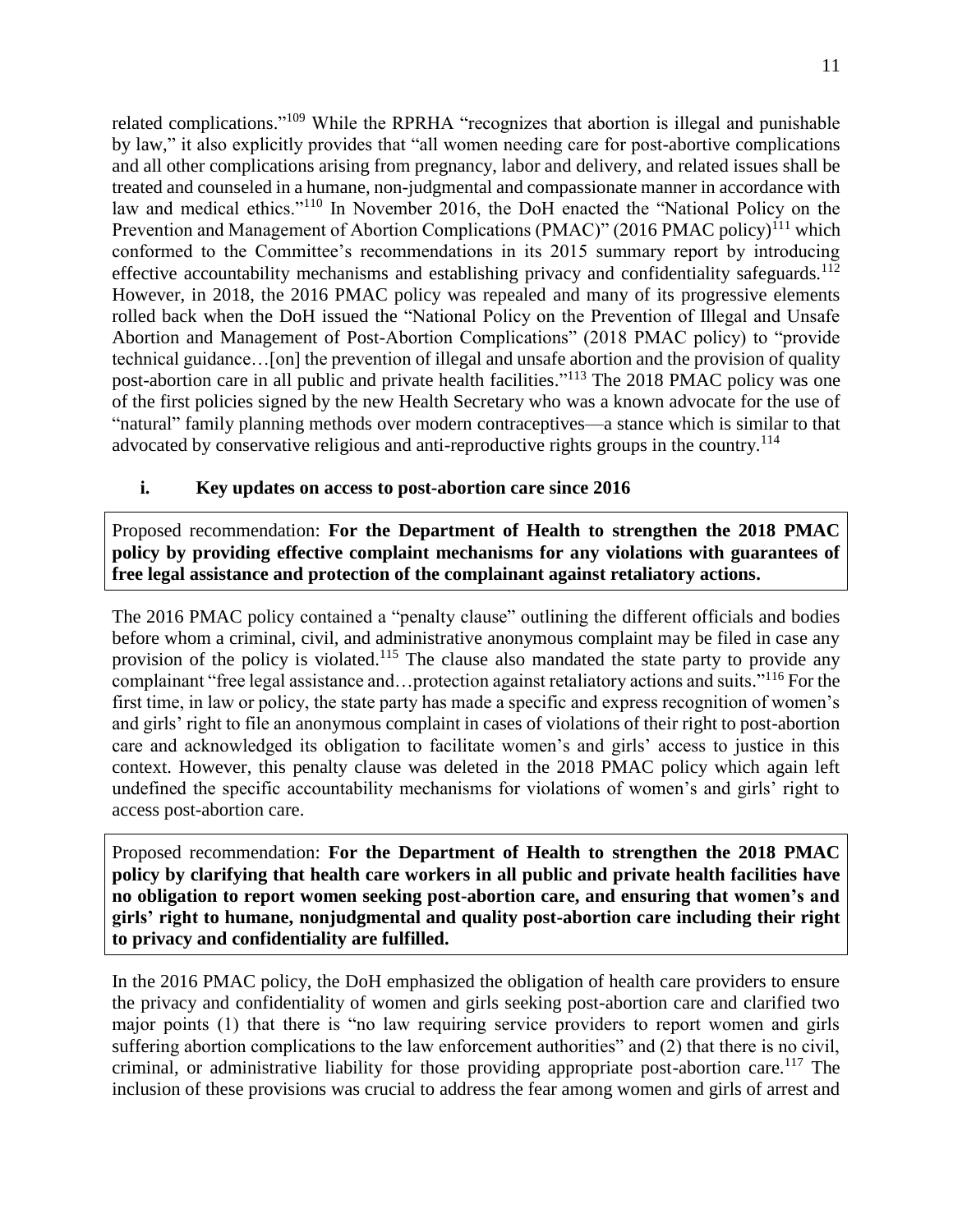prosecution if they present themselves with abortion-related complications as well as the fear among health care providers that they can be held liable as accomplices or accessories to a crime should they provide necessary medical treatment.<sup>118</sup> With these provisions in place, both patient and provider will no longer be deterred by their fear of the law and punishment from seeking and providing timely care. In a retrogressive measure, these provisions were deleted from the 2018 PMAC policy along with the penalty provisions discussed above. Further, unlike the 2016 PMAC policy which called for institutional safeguards and protocols to "ensure patient confidentiality, privacy, [and] protection of women's human rights" in general,<sup>119</sup> the 2018 PMAC policy focused only on ensuring "audio visual privacy" to protect the patient from "public scrutiny."<sup>120</sup> In repealing the 2016 PMAC policy, the new policy failed to formally clarify existing misconceptions harming women and girls and failed to ensure that women' and girls' rights to privacy and confidentiality are protected when seeking post-abortion care.

Proposed recommendation: **For the Department of Health to reintroduce and ensure the availability of misoprostol as an essential medicine with the goal of reducing maternal mortality and morbidity rates.**

Since 2016*,* the state party has not taken any step to reintroduce misoprostol which has been classified as an essential medicine by the World Health Organization for the prevention and treatment of post-partum hemorrhage, management of incomplete abortion and miscarriage, induction of labor, and medical abortion.<sup>121</sup> Misoprostol has remained an unregistered drug for over a decade in the Philippines because of strong opposition to its potential use as an abortifacient.<sup>122</sup>

*Recommendations on post-abortion care received by the state party since 2016.* The Committee against Torture recommended that the state party "develop a confidential complaints mechanism for women subjected to discrimination, harassment or ill-treatment while seeking post-abortion or post-pregnancy treatment or other reproductive health services" and to "investigate, prevent and punish all incidents of ill-treatment of women seeking post-pregnancy care in government hospitals and provide effective legal remedies to victims."<sup>123</sup>

### **III. Suggested questions**

Reflecting on the information and concerns presented in this submission, we respectfully request that the Committee pose the following questions to the state party:

- 1. What steps has the state party taken to ensure women's and girls' equal access to the full range of contraceptive services, including by:
	- a. repealing discriminatory laws and policies e.g. Sorsogon City's Executive Order 3, and ensuring that other local governments do not adopt similarly restrictive local laws and executive orders,
	- b. finding local government officials e.g. Sorsogon City mayor, accountable for refusing to implement the Responsible Parenthood and Reproductive Health Act (RPRHA),
	- c. removing the need for spousal and parental consent to access certain reproductive health commodities and services,
	- d. entirely prohibiting the institutional practice of religious-based refusals of care,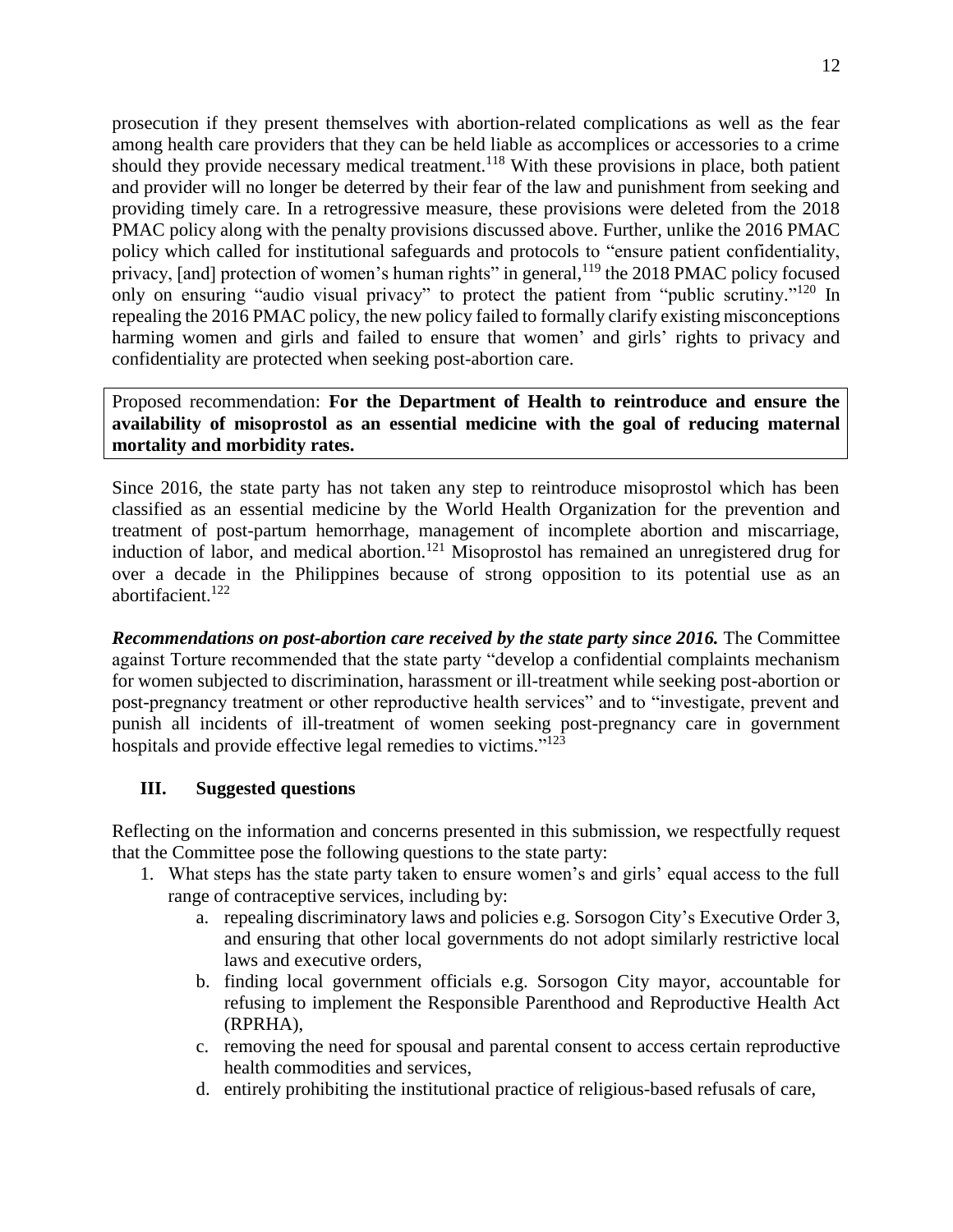- e. requiring individual health care providers who refuse to provide care based on religious beliefs in non-emergency cases to refer the patient to an accessible alternative health care provider,
- f. reintroducing dedicated emergency contraceptives, and
- g. strengthening the mandate of the Philippine Commission on Human Rights to ensure that its findings of violations and recommendations are binding and legally enforceable?
- 2. What steps has the state party taken to reduce the incidence of unsafe abortion and high number of maternal deaths arising from abortion complications including by conducting research and gathering data on the incidence of unsafe abortion and its impact on women's lives and well-being, amending the restrictive provisions on abortion under the Revised Penal Code (RPC), removing the constitutional provision on the equal protection of the life of the pregnant woman and unborn, and facilitating women's and girls' access to safe and legal abortion services?
- 3. What efforts has the state party taken to implement and strengthen the "National Policy on the Prevention of Illegal and Unsafe Abortion and Management of Post-Abortion Complications" (2018 PMAC policy), ensure compassionate, non-judgmental, and quality post-abortion care in all public and private health facilities, and guarantee protection of women's and girls' rights to privacy and confidentiality in post-abortion care settings? What steps have been taken to relist and reintroduce misoprostol and address stigma associated with seeking abortion services and treatment for abortion-related complications?
- 4. What steps has the state party taken to ensure that law and policies as well as judicial orders and decisions do not uphold religious ideologies over women's health and well-being and continue to undermine women's and girls' access to reproductive health services particularly modern contraceptives? What steps has the state party taken to heighten the awareness and education on its obligations under CEDAW of officials at all levels of government and particularly among the members of the Supreme Court and Congress?
- 5. What steps has the state party taken to ensure that women's and girls' fundamental rights, and particularly reproductive rights, are strengthened, respected, and protected, and access to the full range of reproductive health services, particularly abortion and modern and emergency contraceptives, are guaranteed under the proposed new constitution, proposed Code of Crimes, and upcoming review of the Congressional Oversight Committee on Reproductive Health Act?

If you have any questions or would like further information, please do not hesitate to contact Jihan Jacob of the Center for Reproductive Rights at jjacob@reprorights.org.

Respectfully submitted:

Catholics for Reproductive Health Center for Reproductive Rights Filipino Freethinkers Philippine Safe Abortion Advocacy Network WomanHealth Philippines Women's Global Network for Reproductive Rights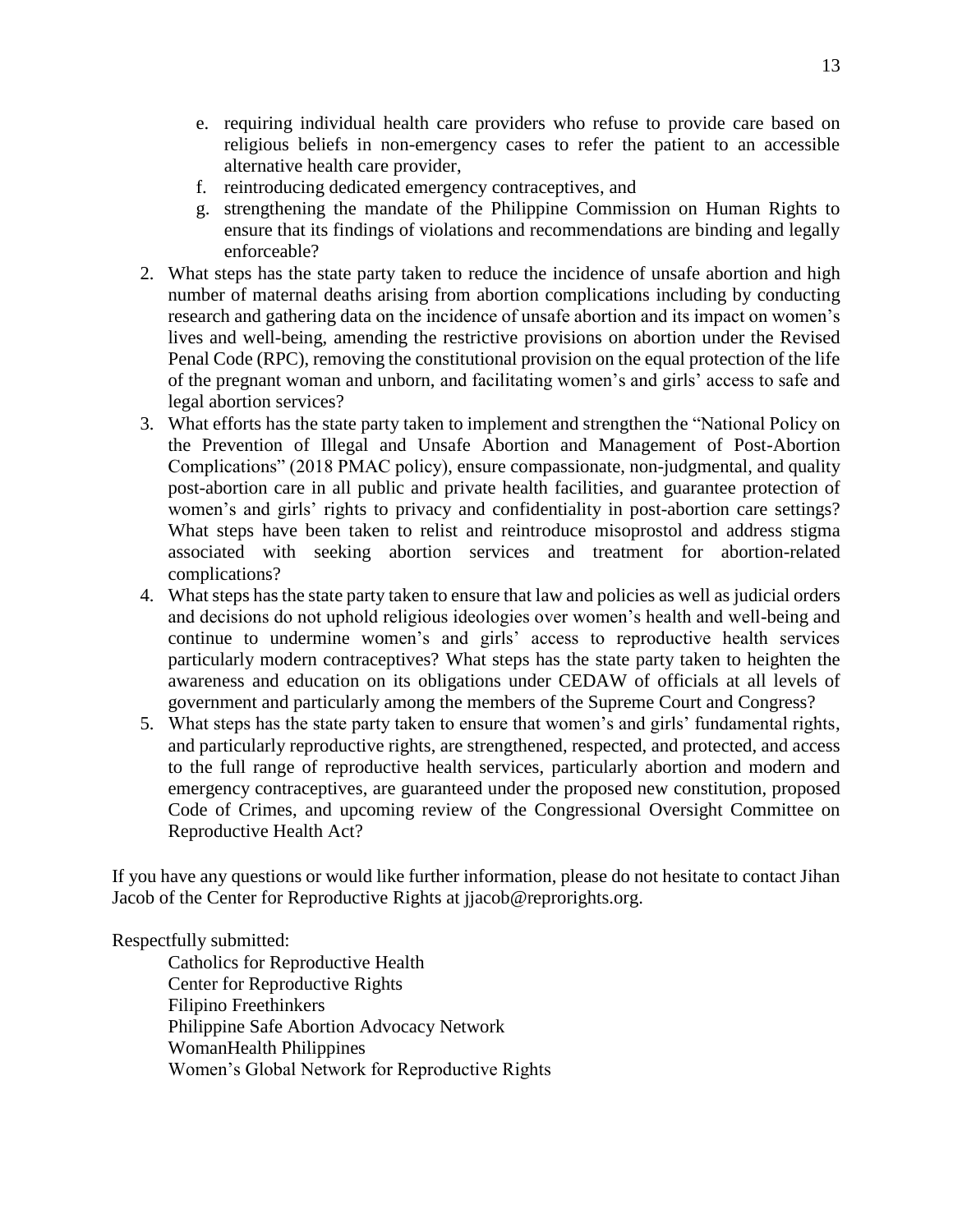<sup>2</sup> CEDAW Committee, *Concluding Observations: Philippines*, para. 40, U.N. Doc. CEDAW/C/PHL/CO/7-8 (2016). The Committee followed up on its recommendation for the state party to "fully implement, without delay, all the recommendations issued by the Committee in 2015 in the report on its inquiry…including on access to modern contraceptives and legalization of abortion under certain circumstances."

<sup>3</sup> CEDAW Committee, *Summary of the Inquiry Concerning the Philippines Under Article 8 of the Optional Protocol to the Convention on the Elimination of All Forms of Discrimination against Women*, para. 46, U.N. Doc. CEDAW/C/OP.8/PHL/1 (2014), *available at* https://bit.ly/2y8Doru [hereinafter CEDAW Summary of the Inquiry].

4 *Id.,* at para. 39.

5 *Id.,* at para. 33.

6 *Id.*

 $\overline{a}$ 

7 *Id.,* at paras. 44-45.

<sup>8</sup> Exec. Order No. 10: Creating a Consultative Committee to Review the 1987 Constitution (August 2016), *available at* https://bit.ly/2JLwfSp. <sup>9</sup> House Bill No. 6204: An Act Instituting the Philippine Code of Crimes to Further Strengthen the Criminal Justice System,

Repealing for the Purpose Act No. 3815, As Amended, Otherwise Known as the Revised Penal Code of the Philippines and Other Special Penal Laws (August 2017), *available at* https://bit.ly/2HGnCUh.

<sup>10</sup> Rep. Act No. 10354: An Act Providing for A National Policy on Responsible Parenthood and Reproductive Health, sec. 22 (July 2012), *available at* <https://bit.ly/2HGiwfw> [hereinafter RPRHA].

<sup>11</sup> PHILIPPINE COMMISSION ON HUMAN RIGHTS AND UNITED NATIONS POPULATIONS FUND (UNFPA), LET OUR VOICES BE HEARD: REPORT OF THE COMMISSION ON HUMAN RIGHTS PHILIPPINES' NATIONAL INQUIRY ON REPRODUCTIVE HEALTH AND RIGHTS 29 (2016) [hereinafter LET OUR VOICES BE HEARD].

<sup>12</sup> Alliance for The Family Foundation Philippines, Inc. and Atty. Maria Concepcion S. Noche, and Others., v. Dr. Janette L. Garin, Secretary Designate of the Department of Health, and Others, G.R. No. 217872, April 26, 2017 [hereinafter ALFI v. DOH].

<sup>13</sup> FDA Advisory No. 2017-302: Results of the Food and Drug Administration's re-evaluation of contraceptive products for recertification (November 2017), *available at* https://bit.ly/2LKy7sd.

<sup>14</sup> REPUBLIC OF THE PHILIPPINES, DEPARTMENT OF HEALTH, PRESIDENT DUTERTE ADMINISTRATION 10 POINT SOCIOECONOMIC AGENDA (2010), *available at* https://bit.ly/2JE2Bv5.

<sup>15</sup> Exec. Order No. 12: Attaining and sustaining "zero unmet need for modern family planning" through the strict implementation of the Responsible Parenthood and Reproductive Health Act, providing funds therefore, and for other purposes (January 2017), *available at* https://bit.ly/2l75All.

<sup>16</sup> *Id.,* at sec. 3.

<sup>17</sup> Admin. Order No. 2017-0005: Guidelines in achieving desired family size through accelerated and sustained reduction in unmet need for modern family planning methods (March 2017), *available at* https://bit.ly/2HIAXeL; *See also* REPUBLIC OF THE PHILIPPINES, DEPARTMENT OF HEALTH, INITIAL PROGRESS REPORT ON EXECUTIVE ORDER NO. 12 IMPLEMENTATION (July 2017), *available at* https://bit.ly/2MlEvao. <sup>18</sup> Leslie Gatpolintan, *Full Implementation of RH Law to Cut Poverty*, PHILIPPINE NEWS AGENCY (2018), *available at* [https://bit.ly/2LKbgN7;](https://bit.ly/2LKbgN7)  Chris Schnable, *NEDA: Poverty incidence could fall with full implementation of RH law,* RAPPLER (2016), *available at* https://bit.ly/2l452fV. <sup>19</sup> CEDAW, Summary of the Inquiry, *supra* note 3 at 47.

<sup>20</sup> CEDAW, Summary of the Inquiry, *supra* note 3 at para. 52.

<sup>21</sup> *Id.*

<sup>22</sup> *Id.*

<sup>23</sup> *Id.*

<sup>24</sup> *Id.*

<sup>25</sup> RPRHA, *supra* note 10 at sec. 2.

<sup>26</sup> James M. Imbong and Lovely-Ann C. Imbong v. Hon. Paquito N. Ochoa, Jr. and Others, G.R. Nos. 204819, 204934, 204957, 204988, 205003, 205043, 205138, 205478, 205491, 205720, 206355, 207111, 207172 and 207563, (S.C., Apr. 8, 2014) (Phil.) [hereinafter Imbong v. Ochoa].

<sup>27</sup> *Id.*

<sup>28</sup> *Id.*

<sup>29</sup> *Id.*

<sup>30</sup> ALFI v. DOH, *supra* note 12; *see also* Rina Jimenez-David, *Continuing challenges to RH Law*, INQUIRER.NET (July 3, 2015), *available at*  https://bit.ly/2y32ic; Jee Y. Geronimo, *Supreme Court stops distribution, sale of implants*, RAPPLER (June 30, 2015), *available at* https://bit.ly/1HsH0AT.

<sup>31</sup> ALFI v. DOH, *supra* note 12.

<sup>32</sup> Urgent Motion to Resolve Omnibus Motion (October 10, 2016) as filed by Office of Solicitor General, paras. 9, 12, 20 *in* Alliance for The Family Foundation Philippines, Inc. and Atty. Maria Concepcion S. Noche, and Others., v. Dr. Janette L. Garin, Secretary Designate of the Department of Health, and Others, G.R. No. 217872, April 26, 2017.

<sup>33</sup> FDA Advisory No. 2017-302: Results of the Food and Drug Administration's re-evaluation of contraceptive products for recertification (November 2017), *available at* https://bit.ly/2LKy7sd.

<sup>34</sup> *CA denies pro-life group's plea vs FDA*, RAPPLER (2018) *available at* https://bit.ly/2yF9BXE.

<sup>35</sup> Philippine Commission on Population, *Press Release: 107 million Filipinos by end-2018* (2018).

<sup>&</sup>lt;sup>1</sup> In 2008, the Center for Reproductive Rights, IWRAW-Asia Pacific, and the Philippine-based Task Force CEDAW Inquiry requested a Special Inquiry into the Philippines under Article 8 of the Optional Protocol to the Convention, which was taken up by the Committee in 2012. The Philippine-based Task Force CEDAW Inquiry consists of: EnGendeRights (co-convenor); WomenLEAD (co-convenor); Alternative Law Groups; Democratic Socialist Women of the Philippines; Family Planning Organization of the Philippines; Health Action Information Network; Health and Development Initiatives Institute; Institute for Social Studies and Action, Philippines; Kapisanan ng mga Kamag-anak ng Migranteng Manggagawang Pilipino; MAKALAYA; Philippine Legislators' Committee on Population and Development; Philippine NGO Council on Population, Health and Welfare; Population Services Pilipinas; Sentro ng Alternatibong Lingap Panlegal/Alternative Legal Assistance Center; Save the Children USA-Philippines Country Office; Forum for Family Planning and Development; WomanHealth Philippines; Women's Crisis Center; Women's Legal Bureau; and Women's Media Circle Foundation.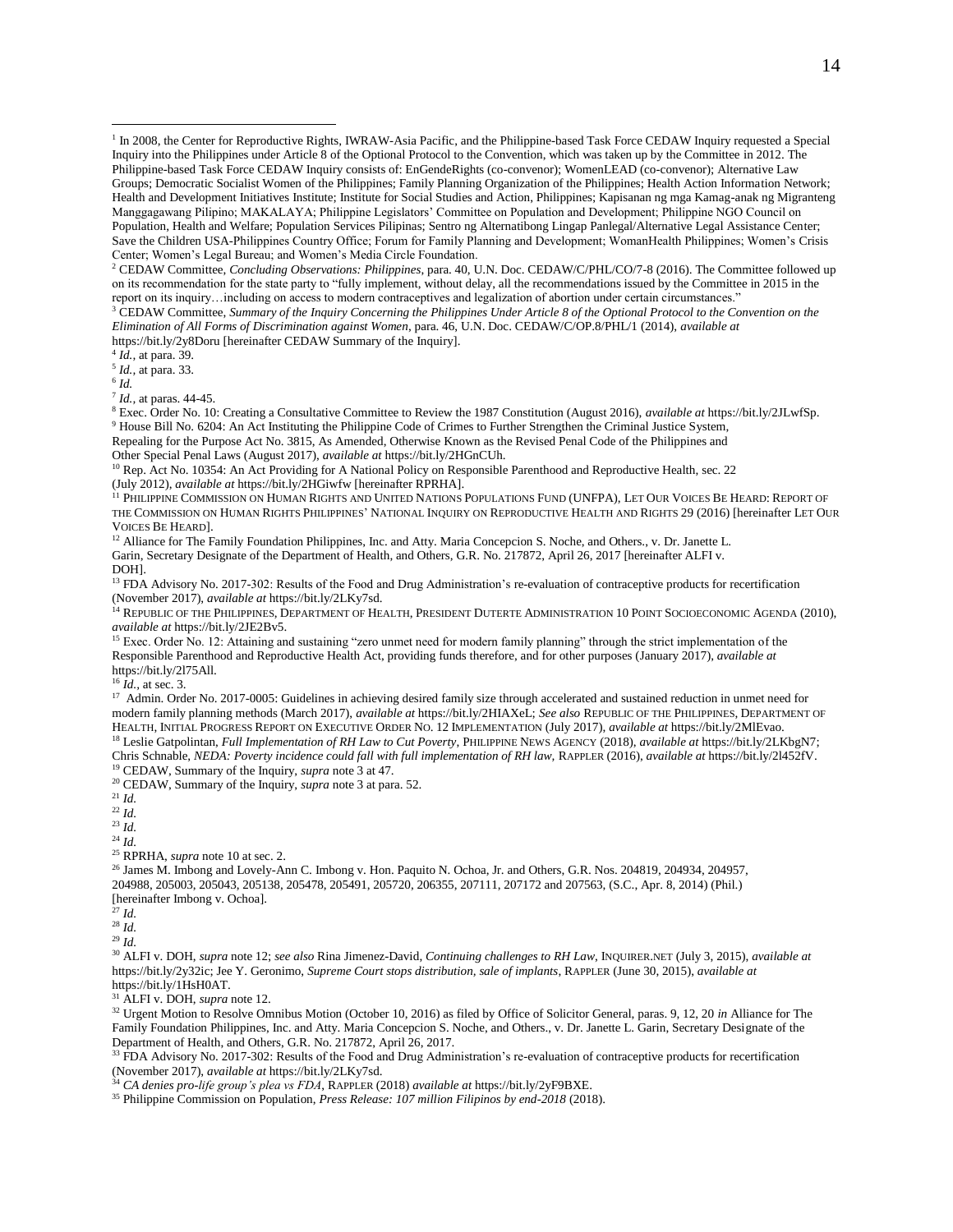$\overline{a}$ <sup>36</sup> *Id.*

<sup>39</sup> NDHS 2013, *supra* note 37 at 84.

<sup>40</sup> NDHS 2017, *supra* note 38 at 20.

<sup>41</sup> *Id.,* at 19-20; *see also* NDHS 2013, *supra* note 37 at 72 (The 2013 NDHS showed that the total unmet need for family planning among currently married women aged 15-19 is 28.7% highest among all age groups (14/7%

to 22.2%)).

<sup>42</sup> NDHS 2017, *supra* note 38 at 20.

<sup>43</sup> NDHS 2013, *supra* note 37 at 78.

<sup>44</sup> NDHS 2017, *supra* note 38 at 18.

<sup>45</sup> Republic of the Philippines, Department of Health, *Meeting Minutes: National Implementation Team for the RPRH Law*, 12 (2018), *available at* https://bit.ly/2t0qpSU.

<sup>46</sup> NDHS 2013, *supra* note 37 at 53.

<sup>47</sup> NDHS 2017, *supra* note 38 at 14.

<sup>48</sup> *See e.g.* Human Rights Committee, *General Comment No. 28: Equality of Rights between Men and Women (Art. 3)* (68th Sess., 2000), at 168, para. 20, U.N. Doc. HRI/GEN/1/Rev.5 (2001); Committee on Economic, Social and Cultural Rights, *General Comment No. 22: The right sexual and reproductive health (Art. 12),* paras. 43-44, U.N. Doc. E/C.12/GC/22 (Vol. I) (2016) (The Committee has stated "[d]ecisions to have children or not…must not…be limited by spouse, parent, partner or Government."); Committee on the Rights of the Child, *General Comment No. 20*: on the implementation of the rights of the child during adolescence, paras. 39 & 59, U.N. Doc. CRC/C/GC/20 (2016); Committee on the Elimination of Discrimination against Women, *General Recommendation No. 21: Equality in marriage and family relations* (13<sup>th</sup> Sess., 1994), at 89, para. 22, U.N. Doc. HRI/GEN/1/Rev.9 (vol. II) (2008); CEDAW, *General Recommendation No. 24: Article 12 of the Convention (women and health)*, (20th Sess., 1999), para. 14, U.N. Doc. HRI/GEN/1/Rev.9 (Vol. II) (2008).

<sup>49</sup> Imbong v. Ochoa, *supra* note 26; *See also* RPRHA, *supra* note 10 at secs. 7, 17 (The Court only recognized two exceptions when parental consent will not be required (1) access to information (2) in emergency cases).

<sup>50</sup> Imbong v. Ochoa, *supra* note 26.

<sup>51</sup> Imbong v. Ochoa, *supra* note 26; *See also* RPRHA, *supra* note 10 at secs. 23; RH-IRR, secs. 16.01, 23

<sup>52</sup> Imbong v. Ochoa, *supra* note 26.

<sup>53</sup> LET OUR VOICES BE HEARD, *supra* note 11 at 23 & 30.

<sup>54</sup> *Id.,* at 11.

<sup>55</sup> CEDAW, *Concluding Observations: Hungary*, paras. 30-31, U.N. Doc. CEDAW/C/HUN/CO/7-8 (2013).

<sup>56</sup> CEDAW, Summary of the Inquiry, *supra* note 3 at para. 52.

<sup>57</sup> Imbong v. Ochoa, *supra* note 26. *See also* RPRHA, *supra* note 10 at sec. 5.

<sup>58</sup> *Id.*

<sup>59</sup> Admin. Order No. 0027: Guidelines on the Registration and Mapping of Conscientious Objectors and Exempt Health Facilities Pursuant to the Responsible Parenthood and Reproductive Health Act (June 2015), *available at*

https://bit.ly/2HJ4cxY [hereinafter Admin. Order No. 0027].

<sup>60</sup> LET OUR VOICES BE HEARD, *supra* note 11 at 29.

<sup>61</sup> Imbong v. Ochoa, *supra* note 26.

<sup>62</sup> *Id.*

<sup>63</sup> Admin. Order No. 0027, *supra* note 59. The Order defined "emergency" as a condition or state of a patient wherein based on the objective findings of a prudent medical officer on duty for the day there is immediate danger and where delay in initial support and treatment may cause loss of life or cause permanent disability to the patient. "Serious case" is defined under the same Order as a condition of a patient characterized by gravity or danger wherein based on the objective findings of a prudent medical officer on duty for the day when left unattended to, may cause loss of life or cause permanent disability to the patient.

<sup>64</sup> *Id.*

<sup>65</sup> Imbong v. Ochoa, *supra* note 26 (Penalties however remain for public officials who "prohibits or restricts the delivery of legal and medicallysafe reproductive health care services, including family planning; or forces, coerces or induces any person to use such services; or refuses to allocate, approve or release any budget for reproductive health care services"). *See also* RPRHA, *supra* note 10 at sec. 23.

<sup>66</sup> Executive Order No. 3: An Executive Order declaring Sorsogon city as a pro-life city (February 2015) *available at* https://bit.ly/2t4Krf7. <sup>67</sup> LET OUR VOICES BE HEARD, *supra* note 11 at 29.

<sup>68</sup> *Id.,* at 9.

<sup>69</sup> *Id.,* at 32.

<sup>70</sup> *Id.,* at 29-30.

<sup>71</sup> Philippine Commission on Human Rights Resolution, In the matter of the issuance of mayor Sally Lee of Executive Order No. 003, declaring Sorsogon City a "pro-life city", the alleged effects thereof, and the violation of women's rights to reproductive health, Case No. 2015-0411 *available at* https://bit.ly/2tV4v47.

 $^{72}$  Motion for Reconsideration (June 2018), In the matter of the issuance of mayor Sally Lee of Executive Order No. 003, declaring Sorsogon City a "pro-life city", the alleged effects thereof, and the violation of women's rights to reproductive health, Case No. 2015-0411.

<sup>73</sup> Republic of the Philippines, Department of Health, *The Philippine Clinical Standards Manual on Family Planning 2014* 

*Edition*, 232 (2014), *available at* https://bit.ly/2LHBZdp.

<sup>74</sup> SM Lee, et al., *Levonorgestrel versus the "Yuzpe" regimen. New choices in emergency contraception, 45 CANADIAN FAMILY* PHYSICIAN 629-631 (1999) (Levonorgestrel prevented 85% of expected pregnancies while the Yuzpe method

prevented only 57%); Farajkhoda T., et al., *Assessment of two emergency contraceptive regimens in Iran: levonorgestrel versus the Yuzpe.* 12 NIGERIAN JOURNAL OF CLINICAL PRACTICE 4, 450-52 (2009) (The levonorgestrel regimen was found superior to Yuzpe because it is more effective [respectively 100% vs 91%, p=0.026] and has fewer side effects).

<sup>&</sup>lt;sup>37</sup> GOVERNMENT OF THE PHILIPPINES, PHILIPPINES STATISTICS AUTHORITY, NATIONAL DEMOGRAPHIC AND HEALTH SURVEY 2013, 72 (2013), *available at* [https://bit.ly/2sTEZMF](http://psa.gov.ph/psada/index.php/catalog/171) [hereinafter NDHS 2013].

<sup>38</sup> GOVERNMENT OF THE PHILIPPINES, PHILIPPINES STATISTICS AUTHORITY, NATIONAL DEMOGRAPHIC AND HEALTH SURVEY 2017, 15 (2017), *available at* https://bit.ly/2jhzVfR.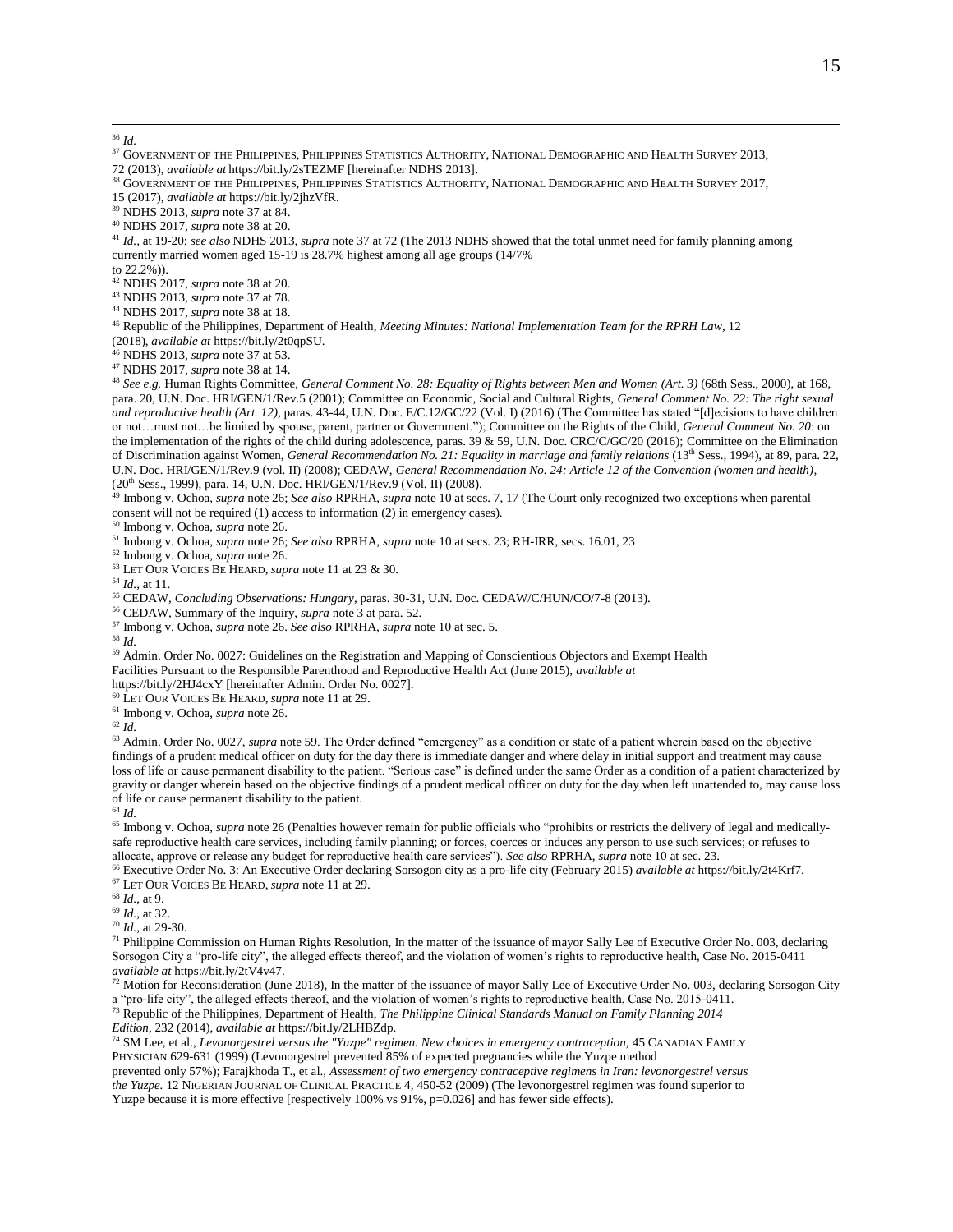<sup>75</sup> RPRHA, *supra* note 10 at sec. 9; *See, e.g.* Domini M. Torrevillas, *Postinor Fights for Life,* PHILSTAR GLOBAL (2002), *available at*

https://bit.ly/2JE4doD (The drug Postinor—a levonorgestrel-only pill recognized by the WHO as an essential drug—was previously approved in 1999 by the state party for survivors of sexual violence but it was de-listed from the Philippine registry of drugs by the FDA in 2001). <sup>76</sup> *Rape victims told: Oral contraception may prevent pregnancy,* SUNSTAR (July 2016), *available at* https://bit.ly/2LJ8FDe.

<sup>77</sup> ESCR Committee, *Concluding Observations: Philippines*, para. 51, U.N. Doc. ESCR/C.12/PHL/CO/5-6 (2016) [hereinafter ESCR Committee (2016)].

<sup>78</sup> *Id.*

 $\overline{a}$ 

<sup>79</sup> Human Rights Council, *Report of the Working Group on the Universal Periodic Review: Philippines* (36<sup>th</sup> Sess., 2017), para. 133, U.N. Doc. A/HRC/36/12 (2017) [hereinafter *Report of the Working Group on the UPR: Philippines*].

<sup>80</sup> CEDAW, Summary of the Inquiry, *supra* note 3 at para. 52.

<sup>81</sup> *Id.,* at para. 52.

<sup>82</sup> PHIL. REVISED PENAL CODE (Act No. 3815), arts. 256-259 (1930) [hereinafter REV. PENAL CODE].

<sup>83</sup> *Id.*

<sup>84</sup> THE CONSTITUTION OF THE PHILIPPINES, 1987, art. II, sec. 12.

<sup>85</sup> Imbong v. Ochoa, *supra* note 26.

<sup>86</sup> Lawrence B. Finer and Rubina Hussain, *Unintended Pregnancy and Unsafe Abortion in the Philippines: Context and Consequences,*  GUTTMACHER INSTITUTE (2013).

87 Senate Bill No. 1227: An Act to ordain and institute a new Criminal Code of the Philippines, repealing for that purpose Act No. 3815 otherwise known as the Revised Penal Code, and other related law, and for other purposes, introduced by Senator Leila de Lima, sec. 53 in relation to sec. 25 (October 2016), *available at* https://bit.ly/2l3FDCS (The bill proposed to impose a penalty for individual performing abortion without violence and with consent of woman ranging from more than one year to six years and fine equivalent to 10 to 20 times [in multiples of five] the average daily income or fine only of 50 to 100 times [in multiples of ten] the average daily income or 5 to 10 times the value of the property, whichever is higher).

 $88$  *Id.* (The bill proposed to impose a penalty of imprisonment ranging from more than 10 days to one year and fine equivalent to one to 10 times the average daily income or fine only of 10 to 50 times [in multiples of ten] the average daily income or 1 to 5 times the value of the property, whichever is higher or community service).

<sup>89</sup> *Id.*

<sup>90</sup> REV. PENAL CODE, *supra* note 82*,* art. 259.

<sup>91</sup> Rep. Act No. 10951: An Act Adjusting the Amount or the Value of Property and Damage on Which a Penalty is Based and the Fines Imposed Under the Revised Penal Code, Amending for the Purpose Act No. 3815, Otherwise Known as "The Revised Penal Code" as Amended (August 2017), *available at* https://bit.ly/2K9eudh.

<sup>92</sup> CEDAW, Summary of the Inquiry, *supra* note 3 at para. 51.

<sup>93</sup> Office of the President, Philippine Commission on Women, *Letter from Ms. Emmeline Verzosa, Executive Director of PCW, to*

*Mr. Geronimo Sy, Assistant Secretary of the Department of Justice* (July 22, 2014), *available at* https://bit.ly/2Jzykli.

<sup>94</sup> *Id.*

<sup>95</sup> LET OUR VOICES BE HEARD, *supra* note 11 at 29.

<sup>96</sup> THE CONSTITUTION OF THE PHILIPPINES, 1987, art. II, sec. 12.

<sup>97</sup> Imbong v. Ochoa, *supra* note 26.

<sup>98</sup> THE CONSTITUTION OF THE PHILIPPINES, 1987, art. II, secs. 1, 5, 9, 11, 14, 15, art. XIII, secs. 1, 11, 12, 14.

<sup>99</sup> ALFI v DOH, *supra* note 12.

<sup>100</sup> *Id.*

<sup>101</sup> *Id.* (The petitioners in this case cited the principle of prudence that "should there be the slightest iota of doubt regarding

questions of life and respect for human life, one must try to be on the safe side" and interpreted it to be "applicable in matters

affecting and related to the right to life of the unborn").

<sup>102</sup> Resolution of Both Houses No. 08: Resolution of both Houses constituting the Senate and the House of Representatives, 17<sup>th</sup> Congress, into a Constituent Assembly to propose revision of the 1987 Constitution by adopting a federal form of government and for other purposes (August 2016) *available at* https://bit.ly/2HIWnbz.

<sup>103</sup> PDP-Laban, *Proposed Amendments to the 1987 Constitution of the Philippines*, art. II, sec. 12 (2017), *available at* https://bit.ly/2JMZZ1n.

<sup>104</sup> ESCR Committee (2016), *supra* note 77 at para. 51.

<sup>105</sup> *Id.,* at para. 52.

<sup>106</sup> Report of the Working Group on the UPR: Philippines, supra note 79 at para. 133.

<sup>107</sup> CEDAW, Summary of the Inquiry, *supra* note 3 at para. 52.

<sup>108</sup> *Id.*

<sup>109</sup> THE MAGNA CARTA OF WOMEN, ACT NO. 9710, sec. 17(7) (2009).

<sup>110</sup> RPRHA, *supra* note 10 at sec. 3(j).

<sup>111</sup> Admin. Order No. 0041: National Policy on Prevention and Management of Abortion Complications (November 2016), *available at* https://bit.ly/2jeVC09 [hereinafter 2016 PMAC].

<sup>112</sup> CEDAW, Summary of the Inquiry, *supra* note 3 at para. 52.

<sup>113</sup> Admin. Order No: 0003: National Policy on the Prevention of Illegal and Unsafe Abortion and Management of Post-Abortion Complications (February 2018), *available at* <https://bit.ly/2jeVC09> [hereinafter 2018 PMAC].

<sup>114</sup> Aya Tantiangco, New Health Security Duque 'not read' to discuss RH Law implementation – POPCOM, GMA NEWS ONLINE (2017), *available at* https://bit.ly/2JNq9Be.

<sup>115</sup> 2016 PMAC, *supra* note 111 at 6-7.

<sup>116</sup> *Id.*

<sup>117</sup> *Id.*, at 4.

<sup>118</sup> CENTER FOR REPRODUCTIVE RIGHTS, *Forsaken Lives: The Harmful Impact of the Philippine Criminal Abortion* 

*Ban*, 65-67 (2010); *see also,* CENTER FOR REPRODUCTIVE RIGHTS, DOCUMENTATION REPORT: FOCUS GROUP DISCUSSION ON POST-ABORTION CARE (2014), *on file with the Center for Reproductive Rights.*

<sup>119</sup> 2016 PMAC, *supra* note 111 at 3.

<sup>120</sup> 2018 PMAC, *supra* note 113 at 2.